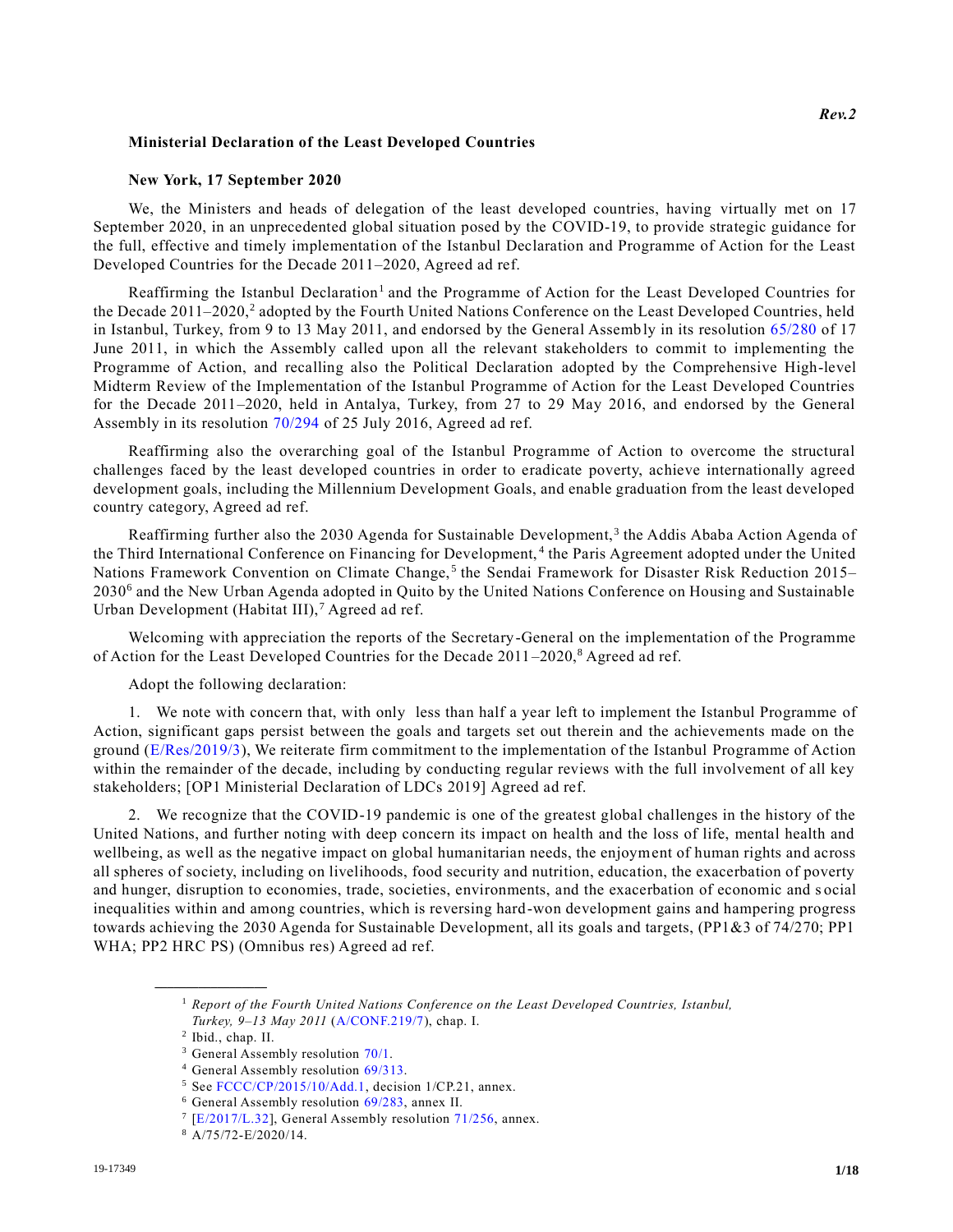3. We recognize that the least developed countries, particularly those are facing multiple challenges, will be severely hit by COVID-19 in the long term owing to the fragility of their health systems, limited coverage of their social protection systems, limited financial and other resources, and vulnerability to external shocks, We also recognize the contributions of migrants in mitigating the effects of the COVID-19 pandemic in both their countries of origin and destination, note with concern the significant socioeconomic consequences that the COVID-19 pandemic has had on migrant workers and refugees from least developed countries, including those in the low wage informal economy, and note with concern also the effects that the projected significant decline in remittances will have on the millions of people that depend heavily on them, [PPs  $E/2020/L.21$ ] Agreed ad ref.

4. We recall the "Statement dated 28 April 2020 of the Group of LDCs on the coronavirus disease (COVID-19): burgeoning challenges and a global stimulus package for the least developed countries" contained in document A/74/843 dated 7 May 2020. We reiterate our call for a global stimulus package for the least developed countries to be funded and implemented with immediate effect to address the impacts of COVID-19 which includes, among others, emergency public health package including PPEs, ventilators, tele-health and telemedicine facilities; support for social protection systems; education support for students in the form of digital equipment, as well as educational radio and television programmes; fulfilment of ODA commitments of 0.15-0.20 per cent at the earliest with grants-based ODA; full debt cancellation of all multilateral, bilateral and commercial debts owed by LDCs and the debt standstill with immediate effect until the decision of the debt cancellation; richer countries could apportion some of their SDRs to multilateral institutions to pay for debt payment cancellation for LDCs; lifting trade barriers and scaling up aid for trade; and additional allocations, including increased special drawing right allocations for LDCs to the tune of \$50 billion; Agreed ad ref.

5. Furthermore, in the medium- to long-term, the stimulus package includes ensuring an adequate, affordable and rapid supply of vaccines/immunization and antiviral drugs related to COVID-19; providing technology, technical know-how and free licence to manufacture antiviral drugs and vaccines; launching stimulus packages to stabilize the agricultural sector with seed distribution and fertilizer programmes and subsidies; taking into account structural constraints and longer-term investment requirements for the implementation of the SDGs in the debt sustainability framework for LDCs; launching a renewed and revitalized global trade framework to promote export earnings of LDCs; promoting the use of digital transfers of remittances and reduce remittance transaction fees; enhancing the quality, availability and affordability of the Internet and other online-related facilities, especially in rural areas; and providing countries graduating from the LDC category with continued and scaled up international assistance to support export sectors in order to avoid the reversal of development gains; Agreed ad ref.

6. We urge our development partners, countries of both the North and the South, the United Nations development system, multilateral development banks, the International Monetary Fund, the private sector and foundations to act on our calls as early as possible. We urge the Secretary-General and the Deputy Secretary-General of the United Nations to take the lead in the implementation of the stimulus package for the least developed countries; [Statement by LDCs on COVID-19] Agreed ad ref.

7. We re-emphasize that sustainable development cannot be realized without peace and security and that peace and security will be at risk without sustainable development, and recognize the particular challenges faced by LDCs in conflict and post-conflict situations, and their need for targeted support to drive accelerated implementation of the 2030 Agenda and the Istanbul Program of Action; Agreed ad ref.

8. We welcome the fact underscored by the 2030 Agenda for Sustainable Development, the Addis Ababa Action Agenda, the Paris Agreement under the United Nations Framework Convention on Climate Change, the Sendai Framework for Disaster Risk Reduction 2015-2030<sup>9</sup> and the New Urban Agenda (HABITAT-III) that the most vulnerable countries, including the least developed countries, deserve special attention and reflect the concerns and aspirations of these countries. We recall the decision contained in the 2030 Agenda that effective linkages will be made with the follow-up and review arrangements of all relevant United Nations conferences and processes, including on the least developed countries, underline the importance of strong synergy in the implementation of the recently adopted agendas and the Istanbul Programme of Action at the national and subnational levels. We encourage coordination and coherence in the follow-up of their implementation. In this regard, we request UN-OHRLLS to ensure synergy and coherence in the follow-up and review of the three Programmes of Action for

<sup>&</sup>lt;sup>9</sup> General Assembly resolution [69/283,](https://undocs.org/en/A/RES/69/283) annex.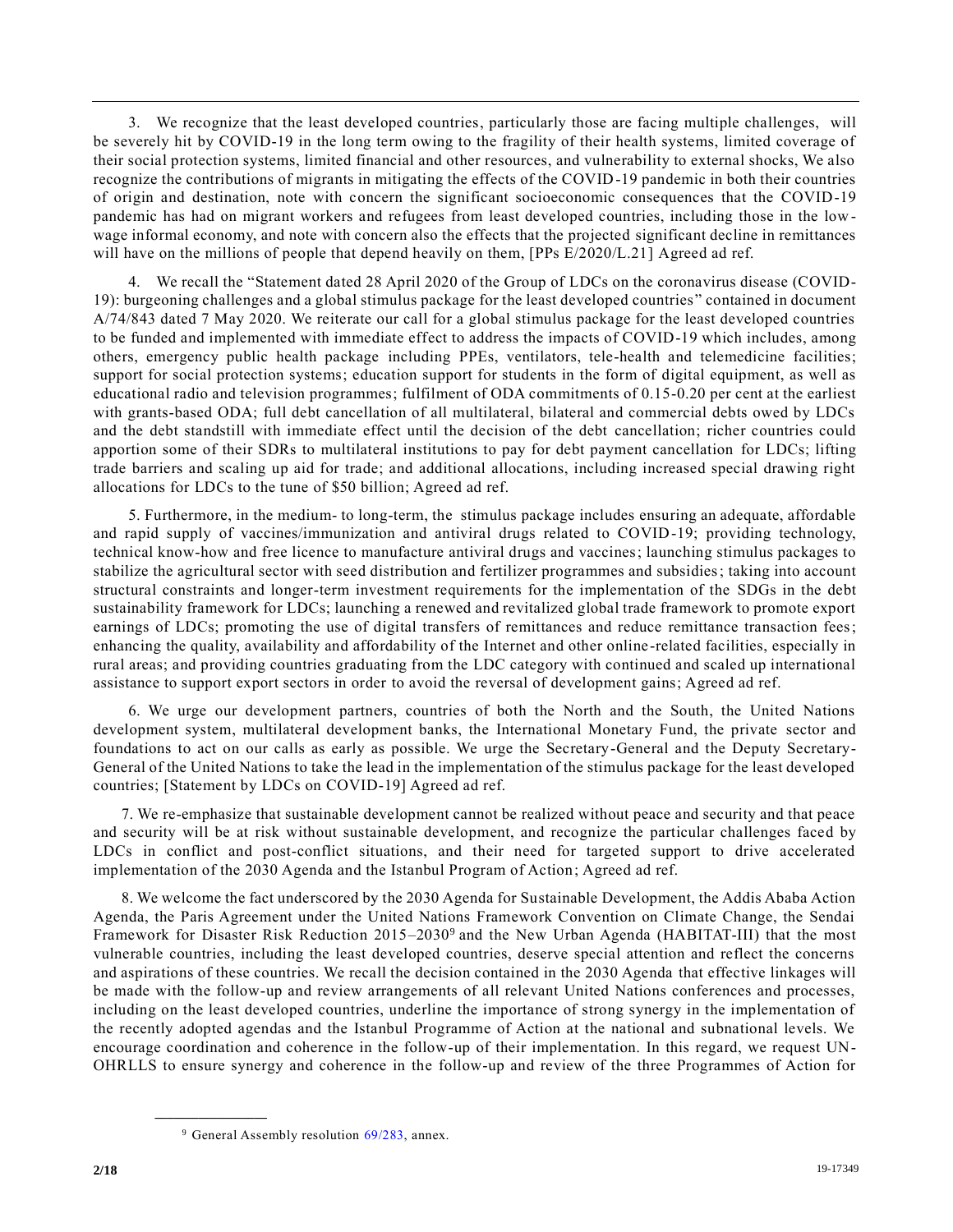LDCs, LLDCs and SIDS and the 2030 Agenda for Sustainable Development; [OP3 Ministerial Declaration of LDCs 2019] Agreed ad ref.

9. We take note with appreciation of the Secretary-General's report on Progress towards the Sustainable Development Goals 2020,<sup>10</sup> which indicates that through the end of 2019, progress continued to be made in some areas: global poverty continued to decline, albeit at a slower pace; maternal and child mortality rates were reduced; more people gained access to electricity; and countries were developing national policies to support sustainable development and signing international environmental protection agreements. However, progress had either stalled or been reversed in other areas and progress is uneven between and within countries including within the Least Developed Countries as LDCs remain far below in many of the targets of the SDGs: (OP2 of SG's progress report on SDGs). Available record suggests that even before the pandemic, the pace of global poverty reduction was decelerating, and it was projected that the global target of ending poverty by 2030 would be missed. Furthermore , COVID-19 has pushed tens of millions of persons back into extreme poverty and hunger (Based on SG's progress report on SDGs; OP 9). We recognize the urgent need to accelerate action on all levels and by all stakeholders, in order to fulfil the vision and Goals of the 2030 Agenda. We look forward to further progress in, inter alia, revitalizing and enhancing the Global Partnership for Sustainable Development in least developed countries, aligning existing policies with the new global plan of action, increasing policy and system-wide coherence and integration for achieving the Sustainable Development Goals and targets, addressing existing and emerging challenges, enhancing national capacities for evidence-based and data-driven decision-making and favouring participatory, cooperative and enabling environments at all levels; [OP4 Ministerial Declaration of LDCs 2019 updated] Agreed ad ref.

10. We are concerned that only a small number of the least developed countries are expected to reach the SDG target for GDP growth of "at least 7 per cent" in the near term. Real GDP growth rate for LDCs reached 4.5 per cent in 2018 and 4.8 per cent in 2019. Due to the pandemic, that rate is expected to weaken to 0.8 per cent in 2020 and is projected to increase again at a rate of 4.6 per cent in 2021. This means that LDCs are falling short of the SDG target of at least 7 per cent real GDP growth per year. (The SDG progress report 2020) Weaker economic growth puts at risk essential investments in areas such as education, health, climate change adaptation and sustainable infrastructure. We are concerned that longer-term growth projections point to 35 per cent of the population in LDCs remaining in extreme poverty by 2030; [OP6 Ministerial Declaration of LDCs 2019-modified] Agreed ad ref.

11. We express deep concern that a growing number of people are currently facing Crisis food insecurity or worse. At the end of 2019 data had continued to point to a rise in world hunger for the third consecutive year, after decades of steady decline, resulting in a growing number of people facing crisis food insecurity or worse. Around 690 million people in the world (8.9 percent of the world population) are estimated to have been undernourished in 2019. There are nearly 60 million more undernourished people now than in 2014, when the prevalence was 8.6 percent – up by 10 million people between 2018 and 2019. [The state of food security and nutrition in the world 2020] In the LDCs, the estimated prevalence of undernourishment was 2 3.6 per cent of the population. Thus, 28 per cent of undernourished people in the world live in LDCs. We call upon the international community, especially our development partners, to enhance their financial and in-kind support to address this emergency; [OP7 Ministerial Declaration of LDCs 2019] Agreed ad ref.

12. We recognize the recent surge in modern technologies, including breakthroughs in artificial intelligence, driven by machine learning and deep learning, and facilitated by access to huge amounts of big data, cheap and massive cloud computing and advanced microprocessors. Digital technologies have advanced more rapidly than any innovation in our history – reaching around 50 per cent of the developing world's population in only two decades and transforming societies. They offer the prospect of solutions and opportunities for sustainable development that are better, cheaper, faster, scalable and easy to use. Harnessing frontier technologies could be transformative in achieving the Sustainable Development Goals and producing more prosperous, sustainable, healthy and inclusive societies. We note that the new technologies raise difficult questions about the broader impact of automation on jobs, skills, wages, and the nature of work itself. While modern technologies will replace some jobs, they are creating new work in industries that most of us cannot even imagine, and new ways to generate income; [OP9 Ministerial Declaration of LDCs 2019-modified] Agreed ad ref.

**\_\_\_\_\_\_\_\_\_\_\_\_\_\_\_\_\_\_**  $10$  [E/2020/5](https://undocs.org/en/E/2018/64)7.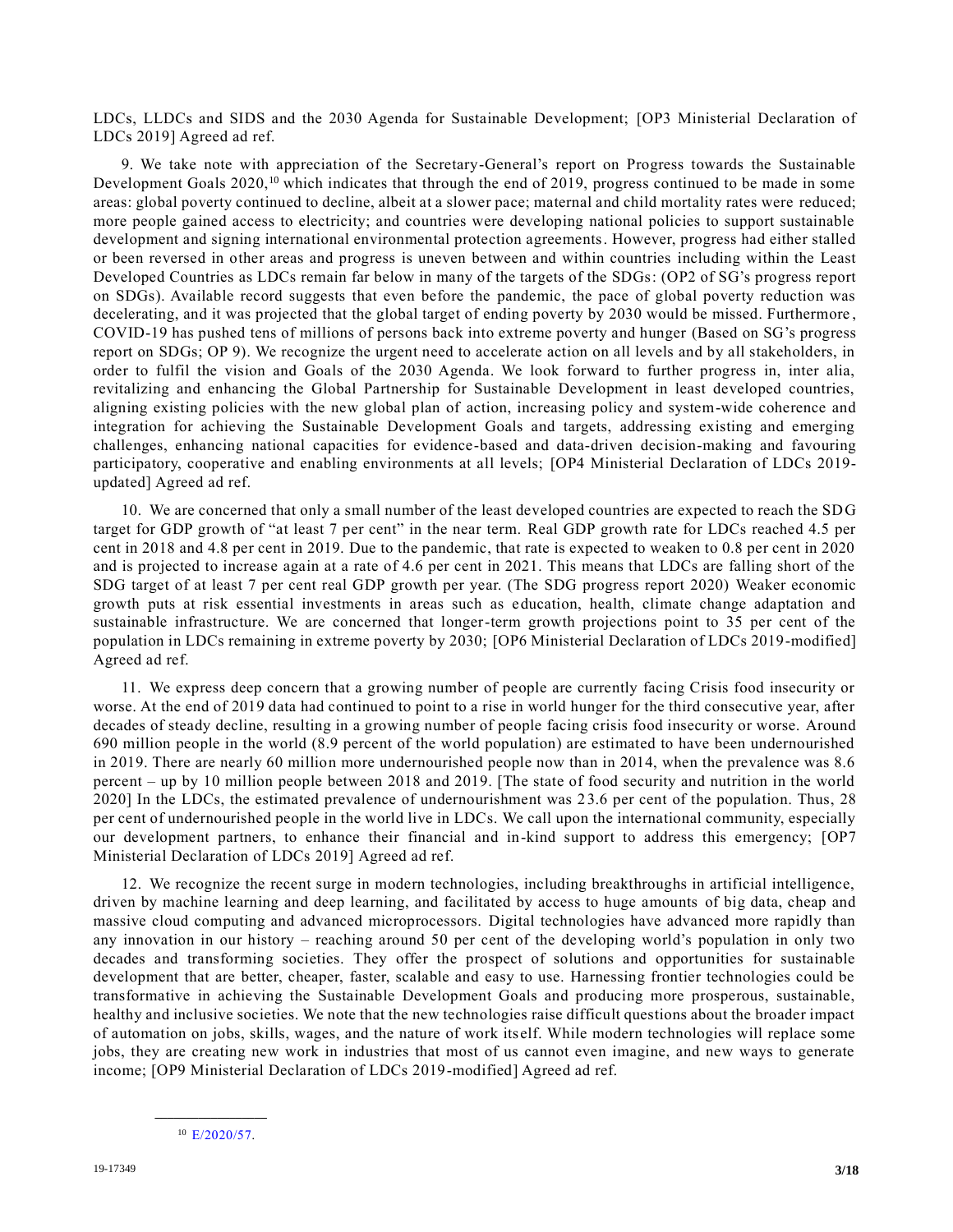13. We are concerned that while developed countries and countries at the technological frontier grapple with the opportunities and challenges associated with frontier technologies, many developing countries, especially LDCs, are yet to reap the benefits of these technologies. Furthermore, rapidly widening digital gap threatens to leave LDCs even further behind; [OP10 Ministerial Declaration of LDCs 2019] Agreed ad ref.

14.We recognize that the challenge to close the technological divide is formidable, but this is achievable. Time is propitious to adopt policies and measures to ensure that LDCs reap the potential offered by modern technologies and accelerate the implementation of the 2030 Agenda. LDCs need to achieve coherence across policy areas such as industrial policies and those on science technology and innovation, foreign direct investment, trade, education and competition, along with macroeconomic policies, including fiscal policies. Furthermore, it is vitally important for LDCs to have access to modern electricity, broadband Internet connection, appropriate level of education and an enabling environment with regulatory regimes within which services can be offered; We therefore call upon the developed country members to deliberately facilitate and support technology transfer to improve innovation and accelerate development in the LDCs; [OP11 Ministerial Declaration of LDCs 2019] Agreed ad ref.

15. We underline that technology is reshaping the skills needed for work, as robots and artificial intelligence have the potential to take over many of the existing jobs. Therefore, the demand for advanced cognitive skills, socio-behavioural skills, and skill combinations associated with greater adaptability are likely to increase. Investing in human capital, particularly early childhood education, to develop high-order cognitive and sociobehavioural skills in addition to foundational skills would be critically important. We need to invest in our people with a fierce sense of urgency, especially in health and modern education, which are the building blocks of human capital to harness the benefits of technology and to blunt its worst disruptions;<sup>11</sup> [OP 21 of the last year Ministerial Declaration moved up here] Agreed ad ref.

16. We underline that the new reality created by frontier technologies calls for stronger and more effective international cooperation and global partnerships for development. We call upon the international community to come up with specific support measures for LDCs to enable them to reap the benefits of frontier technologies for achieving SDGs including through access to and adapting modern technologies, technological know -how, infrastructure and necessary logistics; [OP12 Ministerial Declaration of LDCs 2019] Agreed ad ref.

17. We stress that climate change is one of the greatest challenges of our time and its widespread, unprecedented impacts disproportionately burden the poorest and most vulnerable countries, especially LDCs. The total per capita CO<sub>2</sub> emissions in LDCs were 0.34 metric tonnes in 2016 compared to the world average of 4.98 per capita (WDI, WB). The last four years were the four hottest on record. According to a September 2019 World Meteorological Organization (WMO) report, we are at least one degree Celsius above preindustrial l evels and close to what scientists warn would be "an unacceptable risk". Furthermore, the global health crisis caused by COVID-19 have aggravated the situation. Governments must ensure that economic recovery plans are just and sustainable, and contain measures aligned with emissions reduction pathways consistent with the Paris Agreement's 1.5°C temperature limit. Our future will be defined by how we respond to these crises today; [OP13 Ministerial Declaration of LDCs 2019-modified] Agreed ad ref.

18. We underline that while there will no longer be a COP this year, 2020 remains a critical year in which we still expect to see countries come forward with more ambition – through submission of updated nationally determined contributions (NDCs) that contain deeper emissions reductions targets; through communication of long-term strategies; and through the delivery of \$100 billion in climate finance to support developing countries and LDCs address climate change. The postponement of the COP should not affect the re solve of countries to deliver on these commitments in 2020. Despite LDCs being among the most vulnerable countries, hardest hit by the compounding crises of COVID-19 and climate impacts, all 47 LDCs are determined to communicate updated NDCs, and at least 19 of our countries are aiming to communicate them by the end of 2020 ; Agreed ad ref.

19. We must limit global warming to 1.5˚C to protect lives and livelihoods, and this means global peaking of greenhouse gas emissions has to occur by 2020. We call for the implementation of the recommendations of the Intergovernmental Panel on Climate Change (IPCC) special report on 1.5°C. We recall the Climate Action Summit in September 2019 convened by the Secretary-General, which came up with concrete, realistic plans to enhance nationally determined contributions by 2020, with a view to reducing greenhouse gas emissions by 45 per cent

<sup>11</sup> World Development Report of the World Bank 2019.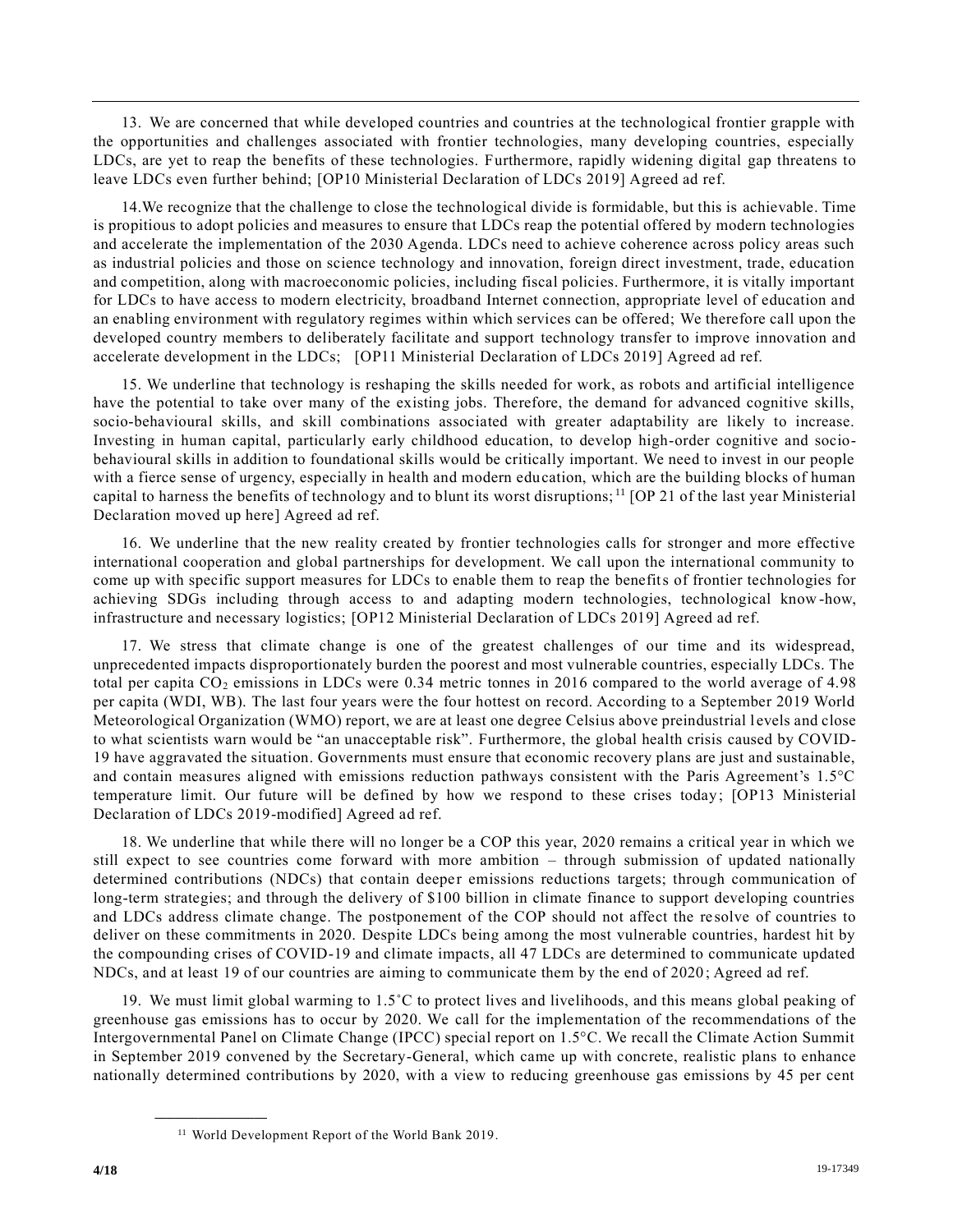over the next decade, and to net zero emissions by 2050; [OP15 Ministerial Declaration of LDCs 2019-modified] Agreed ad ref.

20. We welcome the specific initiatives presented by countries, groups of countries and other partners under the nine action areas at the Climate Action Summit, which have high potentials to curb greenhouse gas emissions and increased global action on adaptation and resilience. We are fully committed to do our part in addressing climate change in full compliance with our commitments under UNFCCC processes including the Paris Agreement. We urge all international partners to provide financial and technical support and technology transfer to LDCs in the spirit of the Istanbul Programme of Action for the Least Developed Countries to ensure that all LDCs can engage effectively in low emission and climate resilient development that will protect the lives of our popula tions, economies and systems; [OP16 Ministerial Declaration of LDCs 2019] Agreed ad ref.

21. We are deeply concerned that despite repeated commitments, there exists a large and persistent gap between support needed and support provided in terms of finance, technology and capacity building. We call upon the development partners to operationalize the Green Climate Fund fully and in a timely manner, with the goals of mobilizing \$100 billion per year by 2020, promoting and facilitating clean development mechan ism projects in the least developed countries and addressing the needs of people displaced as a result of extreme weather events. We appreciate countries that have contributed to the Green Climate Fund and express concern that as of 31 July 2020, the Green Climate Fund has only raised USD 10.3 billion equivalent in pledges from 49 countries/regions/cities;<sup>12</sup> We stress the need for an ambitious replenishment for the Green Climate Fund in 2019, as a critical vehicle for financing the implementation of the Paris Agreement, taking into account the urgent and immediate needs of developing countries that are particularly vulnerable to the adverse effects of climate change, including LDCs; [OP17 Ministerial Declaration of LDCs 2019-modified] Agreed ad ref.

22. We reiterate the importance of resilience and adaptation for least developed countries and look forward to accelerated access to the fund for least developed countries based on the 50 per cent of the adaptation allocation for particularly vulnerable countries, in particular the least developed countries; <sup>13</sup> [OP18 Ministerial Declaration of LDCs 2019-modified] Agreed ad ref.

23. We note with concern that continued rapid population growth, which is currently 2.3 per cent annually in LDCs, presents challenges for sustainable development. The LDCs are among the world's fastest growing countries – many are projected to double in population between 2019 and 2050 and projected to grow to 3.0 billion in 2100. The concentration of population growth in LDCs will make it harder to eradicate poverty, reduce inequality, combat hunger and malnutrition, expand and update education and health systems, improve the provision of basic services and ensure that no one is left behind, unless specific measures are taken that will target these areas through the implementation of the 2030 Agenda. (World Population Prospects 2019 and [E/2019/66\)](https://undocs.org/en/E/2019/66); [OP19 Ministerial Declaration of LDCs 2019] Agreed ad ref.

24. We note that in the LDCs, the number of adolescents and youth aged 15 to 24 years is projected to grow from 207 million in 2019 to 336 million in 2050. Leveraging the opportunity presented by the demographic dividend depends critically on investing in the health and education (SDGs 3 and 4) of the young people who will soon join the labour force, and on ensuring their successful integration into the labour market, with full and productive employment and decent work for all (SDG 8);14 At the same time, the youth bulge poses a big challenge to public finances struggling to provide services to the young people today, as well as the challenge tor the society in coming decades as it struggles to deal with its ageing population. [OP20 Ministerial Declaration of LDCs 2019 modified] Agreed ad ref.

25. We recognize the importance of building productive capacity as a critical enabler for the development and graduation of the least developed countries. We emphasize that the development of physical infrastructure is an important prerequisite for sustained economic growth and sustainable development, and that significant amount of investment and technology are essential, including through public-private partnerships, innovative financing, regional integration and appropriate institutions and regulation, to bridge the existing savings-investment gap in

<sup>12</sup> [http://www.greenclimate.fund/how-we-work/resource-mobilization.](http://www.greenclimate.fund/how-we-work/resource-mobilization) 

<sup>&</sup>lt;sup>13</sup> [https://www.greenclimate.fund/documents/20182/1674504/GCF\\_B.23\\_23\\_](https://www.greenclimate.fund/documents/20182/1674504/GCF_B.23_23_-_Decisions_of_the_Board___twenty-third_meeting_of_the_Board__6___8_July_2019.pdf/de0260d1-736f-0dbf-695c-06684f805ad9)-\_Decisions\_of\_the\_ [Board\\_\\_\\_twenty-third\\_meeting\\_of\\_the\\_Board\\_\\_6\\_\\_\\_8\\_July\\_2019.pdf/de0260d1](https://www.greenclimate.fund/documents/20182/1674504/GCF_B.23_23_-_Decisions_of_the_Board___twenty-third_meeting_of_the_Board__6___8_July_2019.pdf/de0260d1-736f-0dbf-695c-06684f805ad9) -736f-0dbf-[695c-06684f805ad9.](https://www.greenclimate.fund/documents/20182/1674504/GCF_B.23_23_-_Decisions_of_the_Board___twenty-third_meeting_of_the_Board__6___8_July_2019.pdf/de0260d1-736f-0dbf-695c-06684f805ad9)

<sup>&</sup>lt;sup>14</sup> World Population Prospects 2019.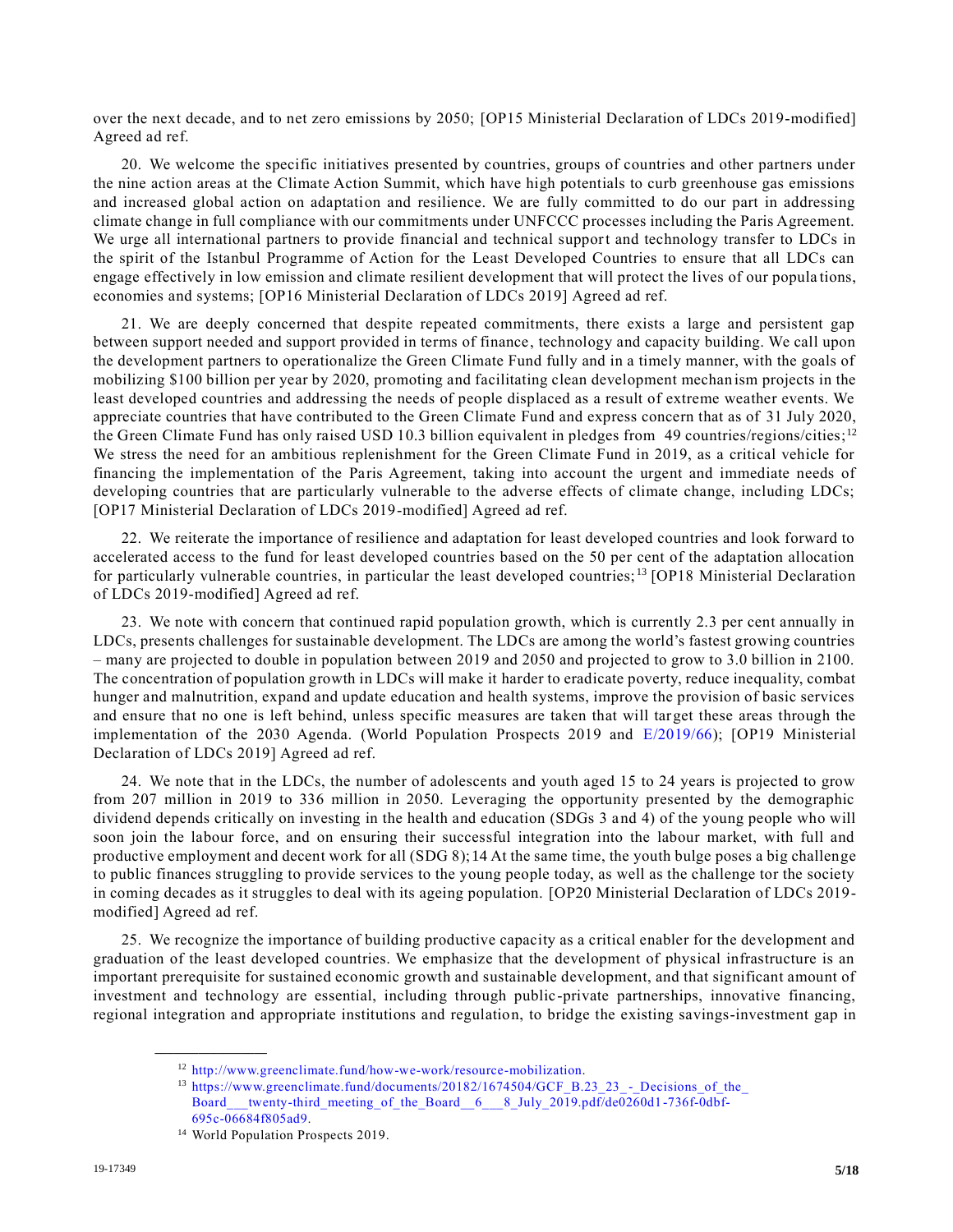the least developed countries. In this regard, we will strengthen the underlying investment climate, with enhanced support provided by the development partners and international financial institutions, in cluding by improving predictability, governance and transparency, as well as in procurement practices and policies. We call upon the development partners to provide enhanced financial and technical support to the least developed countries for their infrastructure development and management. We look forward to the effective functioning of the multi-stakeholder forum to bridge the infrastructure gap, which should give special priority to the needs and challenges of the least developed countries; [OP22 Ministerial Declaration of LDCs 2019] Agreed ad ref.

26. We recognize that a key structural challenge in most of the least developed countries (LDCs) is to raise the share of manufacturing output in gross domestic product (GDP). Medium-high and high-technology products continued to dominate manufacturing production in developed regions, reaching 49 per cent in 2017, compared with 9 per cent in least developed countries (E/2020/57 pare 92). In LDCs, the share of manufacturing in GDP increased from 10.0 per cent in 2010 to 12.4 per cent in 2019. However, the rate of growth was too slow to reach the target of doubling industry's share in GDP by 2030. Moreover, manufacturing value added per capita in LDCs reached only \$132 in 2019, lagging far behind Europe and Northern America, where it was \$4,856. (The SDGs report 2020) We would therefore further strengthen our efforts to accelerate capital accumulation, knowledge development, technology acquisition, expansion of higher-value-addition and employment creation in manufacturing sectors. We will also stimulate productive capacity building in labour-intensive manufacturing industries, with the objective of raising output and increasing the quality of those goods that are already produced and maximizing direct employment creation for low-skilled labour;<sup>15</sup> [OP23 Ministerial Declaration of LDCs 2019updated] Agreed ad ref.

27.We reiterate that official development assistance continues to be the largest and a critical source of external financing for the development of the least developed countries and that it provides a buffer to weather the impacts of the unstable and volatile global economic environment. We welcome the reversal in the decline of official development assistance to the least developed countries in 2019, while expressing our concern that bilateral official development assistance to the least developed countries remains far from the target of 0.15 to 0.20 per cent of gross national income committed to by many developed countries, as set out in the Istanbul Progra mme of Action and reaffirmed in the Addis Ababa Action Agenda, We are further concerned that since 2010, the concessionality of bilateral ODA has declined, due to an increased reliance on concessional loans and a decline in grants with the share of loans in the composition of ODA to LDCs rose from 2.8 per cent to 8.3 per cent. The impact of this change is already manifested in the rise of the number of LDCs in debt distress situation. <sup>16</sup> We welcome the decision by the European Union, which reaffirms its collective commitment to achieve the target of 0.7 per cent of the official development assistance/gross national income within the time frame of the 2030 Agenda for Sustainable Development, and undertakes to meet collectively the target of 0.15 to 0.20 per ce nt of official development assistance/gross national income to least developed countries in the short term and to reach 0.20 per cent of official development assistance/gross national income to least developed countries within the time frame of the 2030 Agenda.<sup>17</sup> We also welcome the provisions of the Addis Ababa Action Agenda that encourage official development assistance providers to consider setting a target to provide at least 0.20 per cent of official development assistance/gross national income to least developed countries, and express encouragement to those providers that are allocating at least 50 per cent of their official development assistance to least developed countries. These are some qualitative and quantitative changes in the decades-long target on official development assistance for the least developed countries. We call upon all development partners to fulfil these targets; [OP24 Ministerial Declaration of LDCs 2019] Agreed ad ref.

28. We reiterate our call upon the donor countries to provide 0.20 per cent of their gross national income to the least developed countries by 2020 and 0.25 per cent of their gross national income by 2030 or at least 50 per cent of net official development assistance to the least developed countries; [OP25 Ministerial Declaration of LDCs 2019] Agreed ad ref.

29. We underline the fact that the allocation of global official development assistance resources should take into account the structural handicaps and constraints which are unique to the least developed countries. We call upon development partners to ensure the right balance in the allocation of official development assistance among

<sup>&</sup>lt;sup>15</sup> Achieving the SDGs in LDCs: A Compendium of Policy Options; UNCTAD 2018.

<sup>&</sup>lt;sup>16</sup> IATF report 2019.

<sup>&</sup>lt;sup>17</sup> See General Assembly resolution [69/313,](https://undocs.org/en/A/RES/69/313) annex.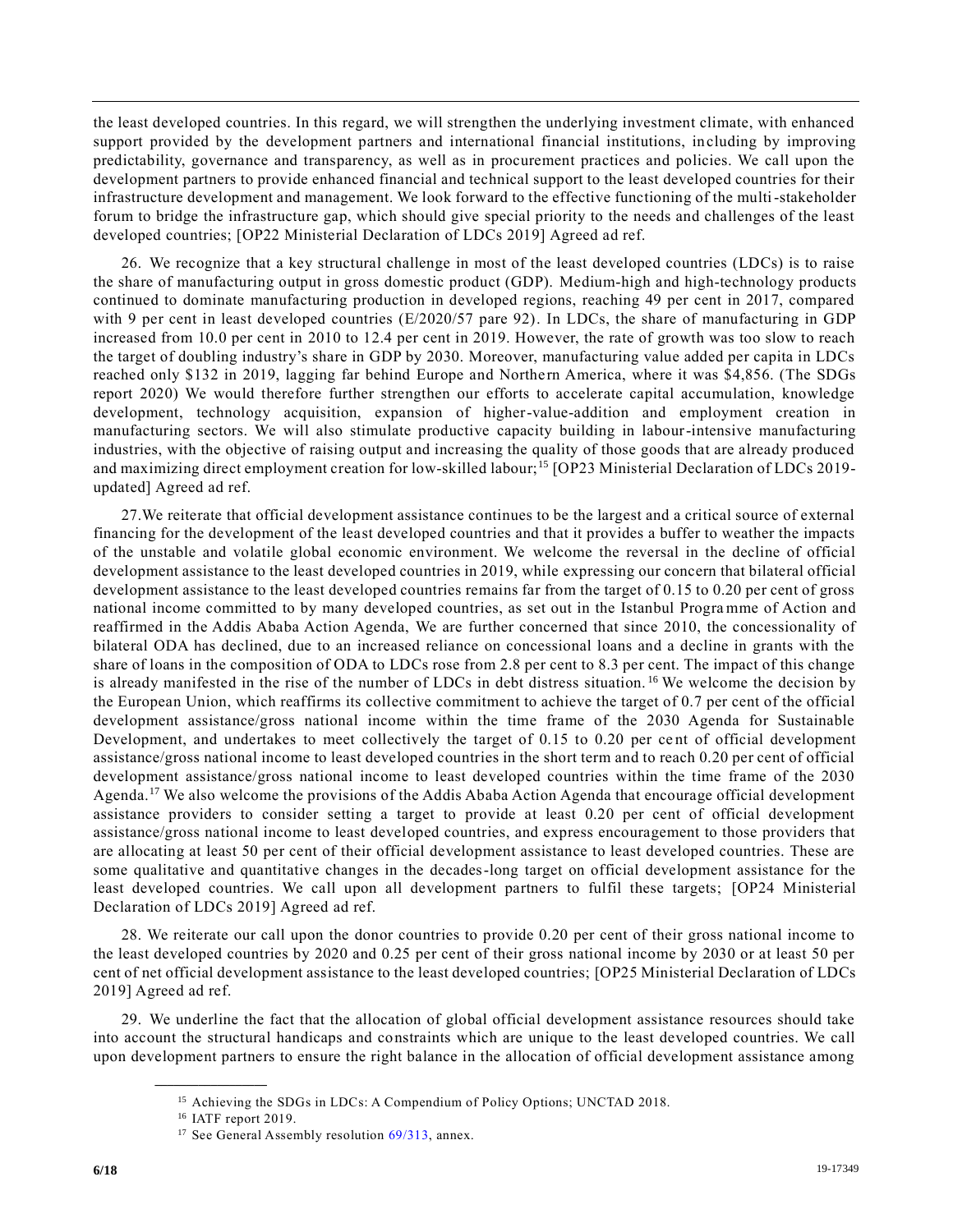various sectors, with particular focus on productive sectors, including infrastructure, agriculture and information and communications technology. We also call upon them to ensure quality of aid especially through predictability, using recipient country's system and eliminating tied aid; [OP26 Ministerial Declaration of LDCs 2019] Agreed ad ref.

30. International migration can be a transformative force, lifting millions of people out of poverty and contributing to sustainable development in both countries of origin and countries of destination. Facilitating safe, orderly and regular migration, while reducing incentives for irregular migration, is the best possible way to harness the full development potential of migration. Addressing the adverse drivers of migration, such as poverty, insecurity and lack of decent work, can help to make the option of remaining in one's country viable for all people. [World Population Prospects 2019]. We are concerned that the global remittances are projected to decline sharply by about 20 percent in 2020 due to the economic crisis induced by the COVID-19 pandemic and shutdown. The projected fall, which would be the sharpest decline in recent history, is largely due to a fall in the wages and employment of migrant workers, who tend to be more vulnerable to loss of employment and wages during an econo mic crisis in a host country [COVID-19 Crisis Through a Migration Lens-WB] Reduced demand for migrant workers and travel bans imposed by receiving or sending countries will drastically reduce remittances, which are essential in many LDCs. The return of migrant workers who have lost their jobs due to the crisis abroad can put further stress on limited social protection and health systems.[ UN/DESA Policy Brief #66: COVID-19 and the least developed countries] [OP27 Ministerial Declaration of LDCs 2019-modiefied] Agreed ad ref.

31. We call for global solidarity and cooperation to help migrant workers overcome this unprecedented crisis and encourage innovative policy steps to support them integrating better in the post-Covid job market and beyond. We also call upon international support measures to mobilize resources for providing emergency relief, social protection, and extending access to health care to migrant workers, and ensure the sustainability and security of their income in emergency situations; Agreed ad ref.

32.We welcome the targets contained in the 2030 Agenda for Sustainable Development related to migration and remittances, and strongly urge partner countries to start taking action, specifically with respect to reducing to less than 3 per cent the transaction costs of migrant remittances by 2030 and eliminating remittance corridors with costs higher than 5 per cent, and to facilitate the orderly, safe, regular and responsible migration and mobility of people, including through the implementation of planned and well-managed migration policies. We underline the importance of putting in place specific incentive programmes to ensure that remittances are used for long -term investments in productive capacity building in LDCs; [Last part of the OP27 Ministerial Declaration of LDCs 2019] Agreed ad ref.

33. We recognize the establishment of the International Migration Review Forum which will discuss and share progress on the implementation of all aspects of the Global Compact for Safe, Orderly and Regular Migration, including as it relates to the 2030 Agenda for Sustainable Development; [OP28 Ministerial Declaration of LDCs 2019] Agreed ad ref.

34. We recognize that while official development assistance must remain central and play a catalytic role, there is a need to tap additional resources, including through innovative financing mechanisms which can provide more stable and predictable resources for development and are based on new partnerships between countries at different levels of development as well as public and private actors. Specific mechanisms for innovative financing should be operationalized to mobilize additional resources for financing sustainable development. We note the potential of blended finance and other innovative finance. We are however concerned that like traditional sources of finance, blended finance instruments are also bypassing the LDCs. We stress that the innovative sources of financing should be additional, substantial and predictable and disbursed in a manner that respects the priorities and special needs of the least developed countries and does not unduly burden them; [OP29 Ministerial Declaration of LDCs 2019] Agreed ad ref.

35. We are concerned that the value of LDC exports of goods and services declined by 1.6 per cent in 2019, a greater decline than that of world exports (1.2 per cent). Consequently, the share of LDCs in world exports also registered a marginal decline, falling to 0.91 per cent in 2019. The expected downturn in trade in 2020 is likely to be even more severe for LDCs than at the global level. [WTO information note 2020], LDCs are still further away from the target of 2 per cent of global exports called for in the Istanbul Programme of Action and target 17.11 of the Sustainable Development Goals. We also note that in 2018, LDCs' exports of commercial services expanded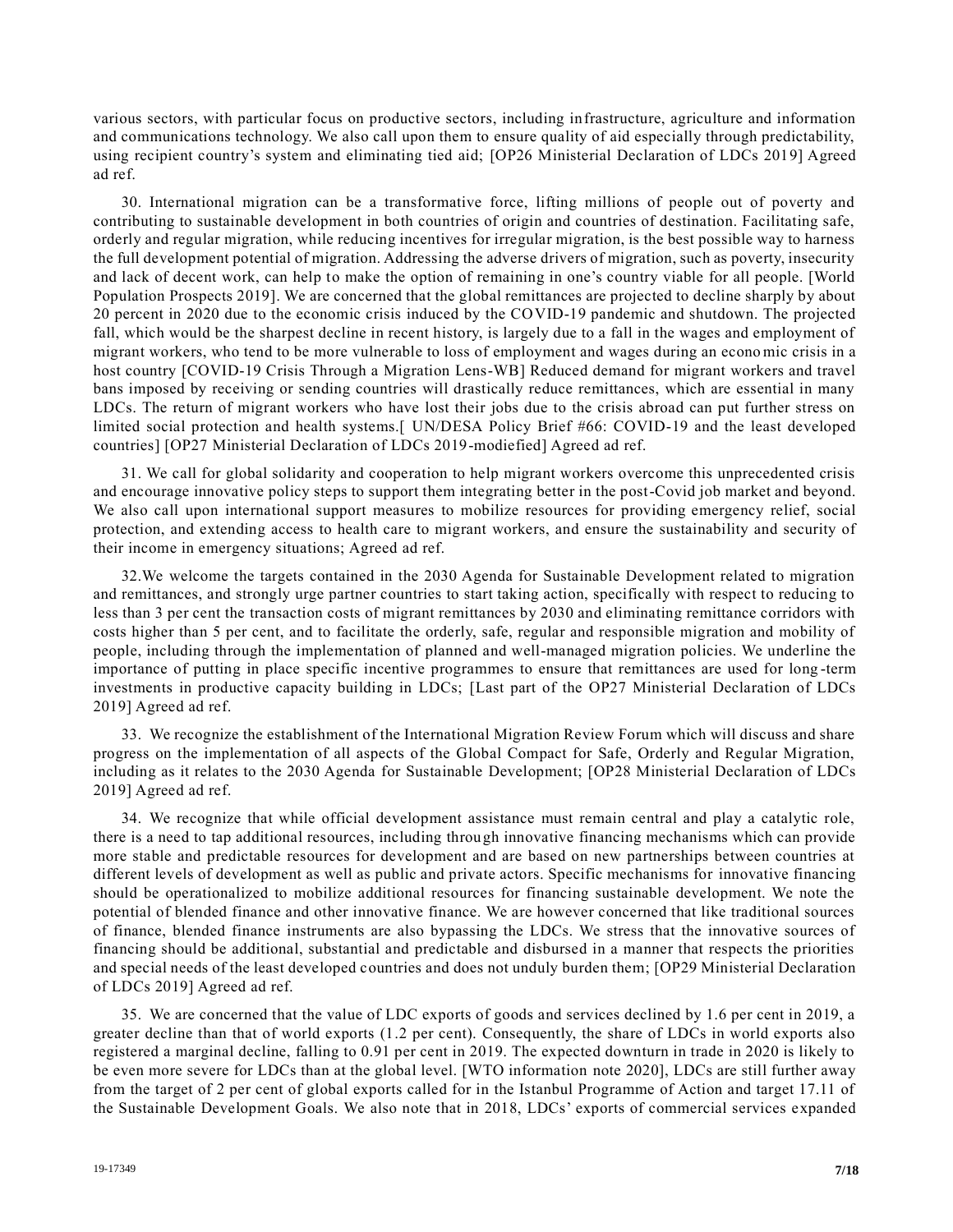by 16 per cent, reaching US\$ 39.8 billion, as a result, in 2018, LDCs' contribution to world services exports rose to 0.69 per cent; [OP30 Ministerial Declaration of LDCs 2019] Agreed ad ref.

36. We are concerned that the unprecedented Covid-19 pandemic has adversely impacted global trade. The World Trade Organization (WTO) projected that global trade would plummet between 13 per cent and 32 per cent in the second half of 2020 across regions and sectors. Declining demand, as well as supply disruptions, have weighed significantly on LDC exports, especially exports of textiles and clothing products. LDCs dependent on tourism revenues have seen the sector come to a virtual standstill. As migrant workers from LDCs return from host countries affected by the pandemic, flows of remittances – a critical source of foreign exchange for many countries – have dramatically dried up. All of these factors are predicted to worsen further in the coming months. [WTO] Agreed ad ref.

37. We are concerned that since the outbreak of the COVID-19 pandemic, many countries have adopted a series of protective measures to slow down the progression of the virus and avoid the collapse of the health system. These initial trade policy responses have affected the availability of me dical goods particularly in countries who rely on import to tackle the COVID-19 pandemic. LDCs depend heavily on imports to secure access and availability of these medical supplies, as most of them don't have the capacity to manufacture them directly. Between 2017 and 2018, LDCs' imports of these medical supplies amounted to nearly USD 7.3 billion with disinfectant and medical consumable accounting for the majority of imported items. However, the imposition of restrictions has affected the supply of a number of essential public health and other items; Agreed ad ref.

38. We therefore call upon the Members of the WTO not to impose export prohibitions or restrictions with respect to health related and basic food products, when such products are requested or purchased by LDCs for their domestic use or are exported for humanitarian purposes. We also urge them that consistent with their WTO obligations under the Trade Facilitation Agreement, to expedite and facilitate the flow and transit and departure of all products related to public health and food stuffs through their respective seaports and airports to reach LDCs for their domestic use; Agreed ad ref.

39. We call upon the members of the World Trade Organization to strongly commit to addressing the marginalization of least developed countries in international trade and to improve their effective participation in the multilateral trading system. We also call upon the members to fully and faithfully implement all the least developed country-specific provisions contained in the existing World Trade Organization agreements, ministerial decisions and declarations, including those contained in the Bali and Nairobi decisions. We invite the WTO secretariat to undertake a comprehensive study on the lack of progress in achieving SDG 17.11 and to make specific recommendations on the way forward to achieve this SDG by 2030; [Last part of OP30 of last year] Agreed ad ref.

40. We emphasize the importance of facilitating the accession of developing countries to the World Trade Organization, recognizing the contribution that their accession would make to the rapid and full integration of those countries into the multilateral trading system, urge in this regard the acceleration of the accession process on a technical and legal basis and in an expeditious and transparent manner for developing countries that have applied for membership in the World Trade Organization, and reaffirm the importance of that organization's decision WT/L/508/Add.1 of 25 July 2012 on accession by the least developed countries; Agreed ad ref.

41. We call upon developed country members and developing country members of the World Trade Organization declaring themselves in a position to do so to realize timely implementation of effective duty -free and quota-free market access on a lasting basis for all products originating from all least developed countries, consistent with World Trade Organization decisions, with a view to realizing the Sustainable Development Goals target of doubling the least developed countries' share of global exports by 2020; [OP31 Ministerial Declaration of LDCs 2019] Agreed ad ref.

42. We also call upon developed country members and developing country members of the World Trade Organization declaring themselves in a position to do so to take steps to facilitate market access for least developed countries' products, including by developing simple and transparent rules of origin applicable to imports from least developed countries, in accordance with the Decision adopted by members of the World Trade Organization at the Tenth Ministerial Conference, held in Nairobi as well as the subsequent Ministerial meeting; [OP32 Ministerial Declaration of LDCs 2019] Agreed ad ref.

43. We welcome the entry into force of the WTO Trade Facilitation Agreement (TFA), which will address high trade costs incurred by LDCs and other developing countries and facilitate the integration of these countries in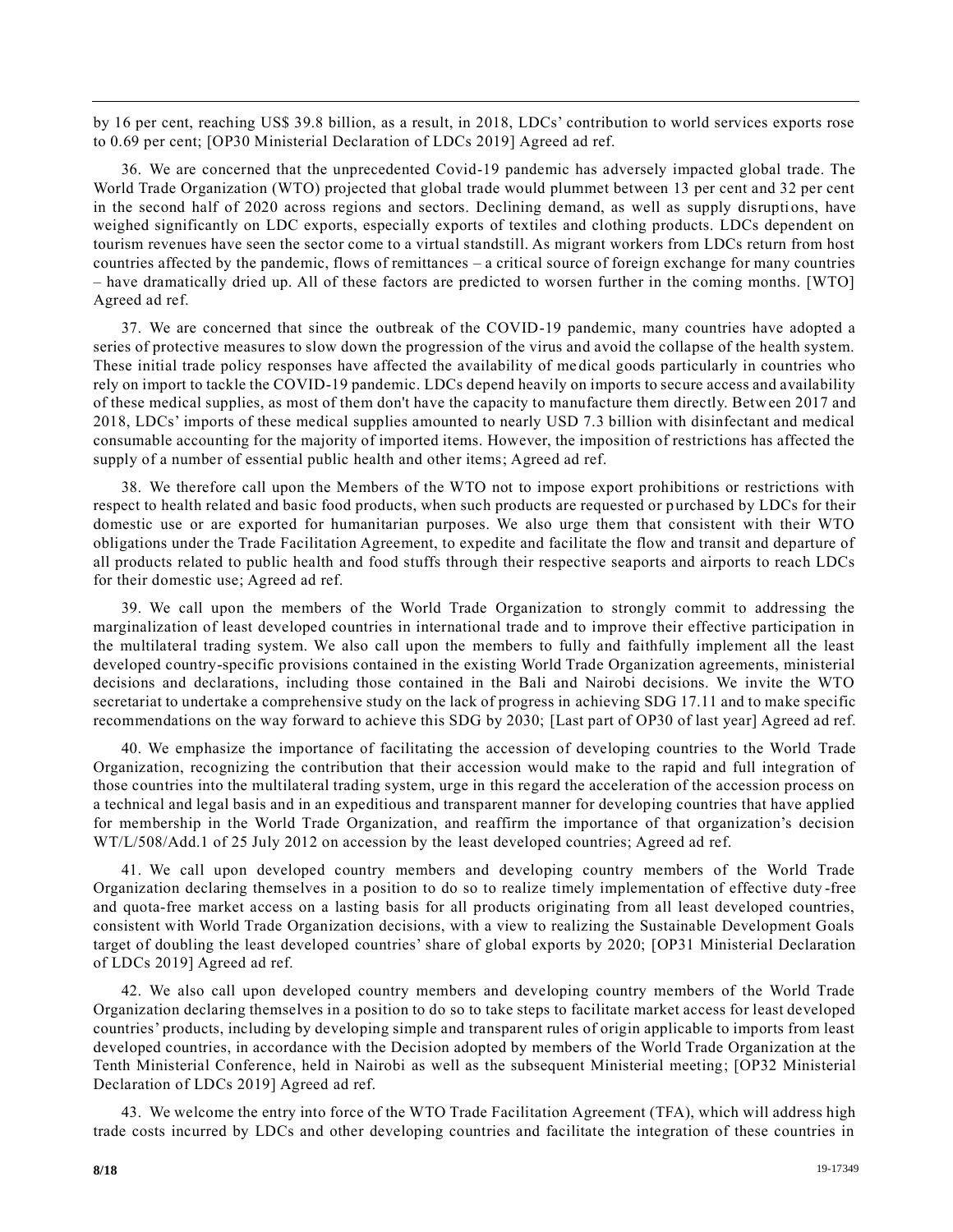regional and global value chains. We call upon the development and trading partners to provide targete d assistance and support to LDCs to help them build sustainable capacity to implement their commitments under the TFA, especially its Articles 13 and 21; [OP33 Ministerial Declaration of LDCs 2019] Agreed ad ref.

44. We request the WTO Members to assess the work done so far under the 1998 work programme on e commerce, taking into account the actual needs of LDCs in terms of the digital gap, lack of regulation, lack of infrastructure, including lack of energy, electricity, internet penetration, and connecti vity. We urge Members to examine issues of the digital gap and the ability of LDC suppliers to participate fairly in, and establish their own, e-commerce platforms in order to directly trade their goods and services. We also call on developed country Members to provide preferential market access to all business to consumer goods and services originating from all LDCs that are exported using an e-commerce- platform directly from LDCs suppliers. In this regard, we look forward to intensified and concerted action of the G20 countries to enhance the ability of least developed countries to more fully engage in digital trade, as committed in the G20 Summit in Germany in 2017; [OP34 Ministerial Declaration of LDCs 2019] Agreed ad ref.

45. We underline the importance of aid for trade initiatives in trade-related capacity-building; overcoming supply-side constraints; infrastructure development; and facilitating the integration of least developed countries' economies in regional and global trade. To this end, we call upon members to accord priority to the least developed countries' projects and ensure that at least 50 per cent of the aid for trade is allocated to least developed countries. We welcome the extension of the Enhanced Integrated Framework into phase two, an d urge members to further intensify their efforts to secure the necessary level of contributions for the timely replenishment for effective implementation without any disruption of the Framework from 2016 to 2022; [OP35 Ministerial Declaration of LDCs 2019] Agreed ad ref.

46. We note with concern that in 2019, FDI inflows to LDCs as a group fell by 5.7 per cent The pandemic and its economic consequences are hitting LDCs hard, making prospects for FDI bleak. This could affect many LDCs that are highly dependent on foreign investors both for export-oriented industrial activity and in public-private partnership projects in infrastructure development (such as power generation plants and industrial parks). A delay in these projects will diminish not only short-term prospects for new FDI flows to LDCs but also decelerate longterm economic growth.<sup>18</sup> FDI in the LDCs remains heavily concentrated in the extractive industries, often providing few forward and backward productive linkages within the economy. It is a matter of concern that foreign investors overstate domestic risks and we invite national, regional and global development banks to play an instrumental role in mobilizing private capital for specific projects, through co-financing, providing risk guarantees and other instruments. We underline the need for undertaking necessary measures at all levels to further accelerate FDI to LDCs to meet their growing needs to realize the 2030 Agenda; [OP36 Ministerial Declaration of LDCs 2019-modified] Agreed ad ref.

47. We welcome the decision contained in the Addis Ababa Action Agenda and the 2030 Agenda for Sustainable Development to adopt and implement investment promotion regimes for least developed countries and the offer to provide financial and technical support for project preparation and contract negotiation, advisory support in investment-related dispute resolution, access to information on investment facilities and risk insurance and guarantees, such as through the Multilateral Investment Guarantee Agency. In this regard, we take note with appreciation of the initiatives undertaken by UN-OHRLLS aiming at providing legal and technical support to LDCs in investment-related negotiations and dispute settlement through the Investment Support Programme, implemented by the International Development Law Organization (IDLO) and at improving the capacity of the investment promotion agencies of LDCs to attract, diversify and retain FDI and derive maximum benefit from it. We commend the EU for its contribution of 1 million Euro for the implementation of the investment support programme and invite donors to make generous contribution to these initiatives; [OP37 Ministerial Declaration of LDCs 2019] Agreed ad ref.

48. We reiterate our call to the Secretary-General, in his capacity as the Chair of the United Nations System Chief Executives Board for Coordination, to include the issue of investment promotion regimes for the least developed countries in the agenda of the Board, with a view to enhancing the overall effectiveness of United Nations system support that can contribute to enhancing the flow of foreign direct investment to the least developed countries and the ability of those countries to attract such investment. We request the Secretary -General to report

<sup>18</sup> UNCTAD World Investment Report 2020.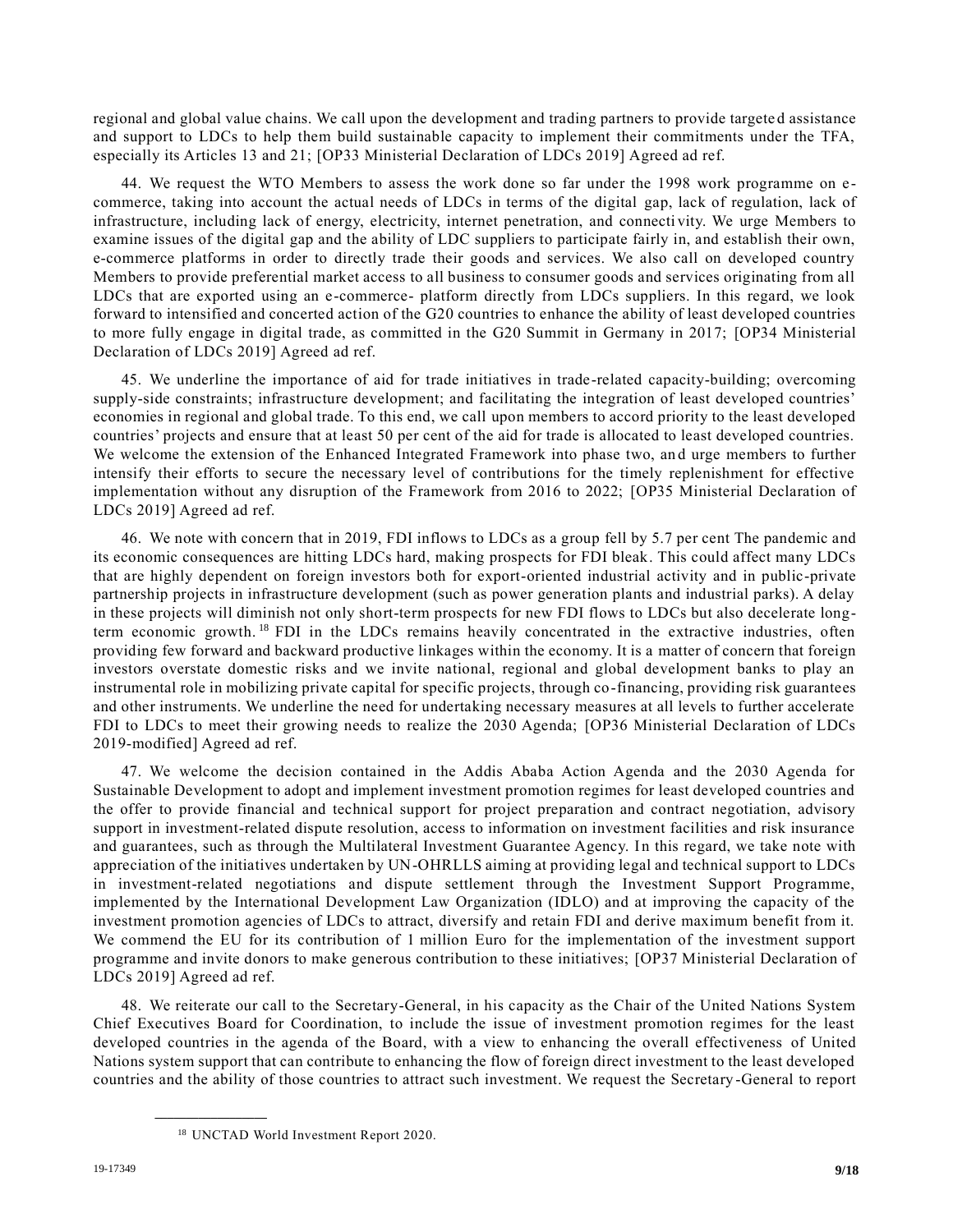to the General Assembly on the progress made in this regard. We take note with appreciation of the Capacity Development Programme for the investment promotion agencies of LDCs, developed by UN-OHRLLS jointly with UNCTAD, UNIDO, ILO, EIF and WAIPA; and call for financial support to this programme; [OP38 Ministerial Declaration of LDCs 2019] Agreed ad ref.

49. We recall the SDG target 17.5 which decides to "adopt and implement investment promotion regimes for least developed countries" and express deep concern at the lack of progress in its implementation. We call upon Member States to take a decision at the seventy-fourth session of the General Assembly to establish an international investment support centre for the least developed countries under the auspices of the Un ited Nations to provide a one-stop arrangement to help stimulate foreign direct investment in the least developed countries, which can make available the following interrelated and mutually reinforcing services, as already agreed upon in the Addis Ababa Action Agenda: (a) an information depository for investment facilities in the least developed countries; (b) provision of technical support to assist the least developed countries in preparing project documents and negotiating complex large-scale contracts; (c) provision of advisory support in dispute resolution; and (d) risk insurance and guarantees in close collaboration with the Multilateral Investment Guarantee Agency and the Organization for Economic Cooperation and Development; [OP39 Ministerial Declaration of LDCs 2019] Agreed ad ref.

50. We are concerned that the external indebtedness remains a serious concern in the least developed countries, with an external debt stock of \$358 billion and debt servicing as a percentage of exports of goods, services and primary income of 8.7 per cent in 2018. As of November 2019, 6 least developed countries were classified as debt distressed, while an additional 12 were rated at a high risk of debt distress. (SG report on the IPoA 2020). These developments reflect continued reduction in the ODA flows and increased borrowing at commercial terms by those least developed countries over the past few years, incurring substantially higher debt servicing costs. Furthermore, there is increased risks from the changing composition of the public and publicly-guaranteed debt. The combined effect of those trends has led to a deterioration in both the numerator and denominator of key debt ratios, giving rise to increased fragility in the financial position of a number of least developed countries; [OP40 Ministerial Declaration of LDCs 2019-modified] Agreed ad ref.

51. We are concerned that the debt problem in LDCs was already simmering before the pandemic. Between 2009 and 2018, the combined external debt stock of IDA-only countries almost doubled. The COVID-19 pandemic and a record number of super cyclones and other natural disasters such as locust plague have wreaked havoc in LDCs. Given their narrow and dwindling fiscal space, these countries will have to borrow heavily to rebuild their crippled economies, pushing them further into debt; Agreed ad ref.

52. We note with appreciation the IMF debt relief measures which has offered USD213.4 million worth of COVID-19 related debt relief to 27 LDCs. Similarly, the G20 and Paris Club have offered to temporarily suspend debt repayments until the end of 2020 for more than 70 countries including all LDCs under the Debt Service Suspension Initiative (DSSI). While acknowledging these efforts of the global community to deal with the financial impacts of the pandemic, it is clear that these measures are simply not enough as they do not cancel any debt, which is to be repaid in full over 2022–2024, as interest continues to grow. Furthermore, some countries were not requesting for the suspension due to the perceived impact on their credit rating and borrowing costs. We are also concerned that the public money meant to respond to the crisis – including those released through the DSSI or new loans from the IMF and World Bank – is effectively being used to pay off high interest loan payment of private creditors; Agreed ad ref.

53. While debt suspension is a vital immediate measure, a full and comprehensive debt relief package is immediately needed. We therefore call upon development partners to take effective measures to cancel all multilateral and bilateral debts owed by all least developed countries to creditors, both public and private, and to arrange debt standstill and debt swaps until the debt cancellation is fully realized. We also call upon creditors, both public and private, for additional effective measures to facilitate financing of our economic development, including access to both concessional and non-concessional resources for investment in critically needed infrastructure and development projects. The debt sustainability framework for LDCs should systematically take into account their structural constraints and longer-term investment requirements for the implementation of the SDGs; [OP41 Ministerial Declaration of LDCs 2019-modified] Agreed ad ref.

54. We recognize the critical importance of the work of the Technology Bank for LDCs in improving least developed countries' scientific research and innovation base, promote networking among researchers and research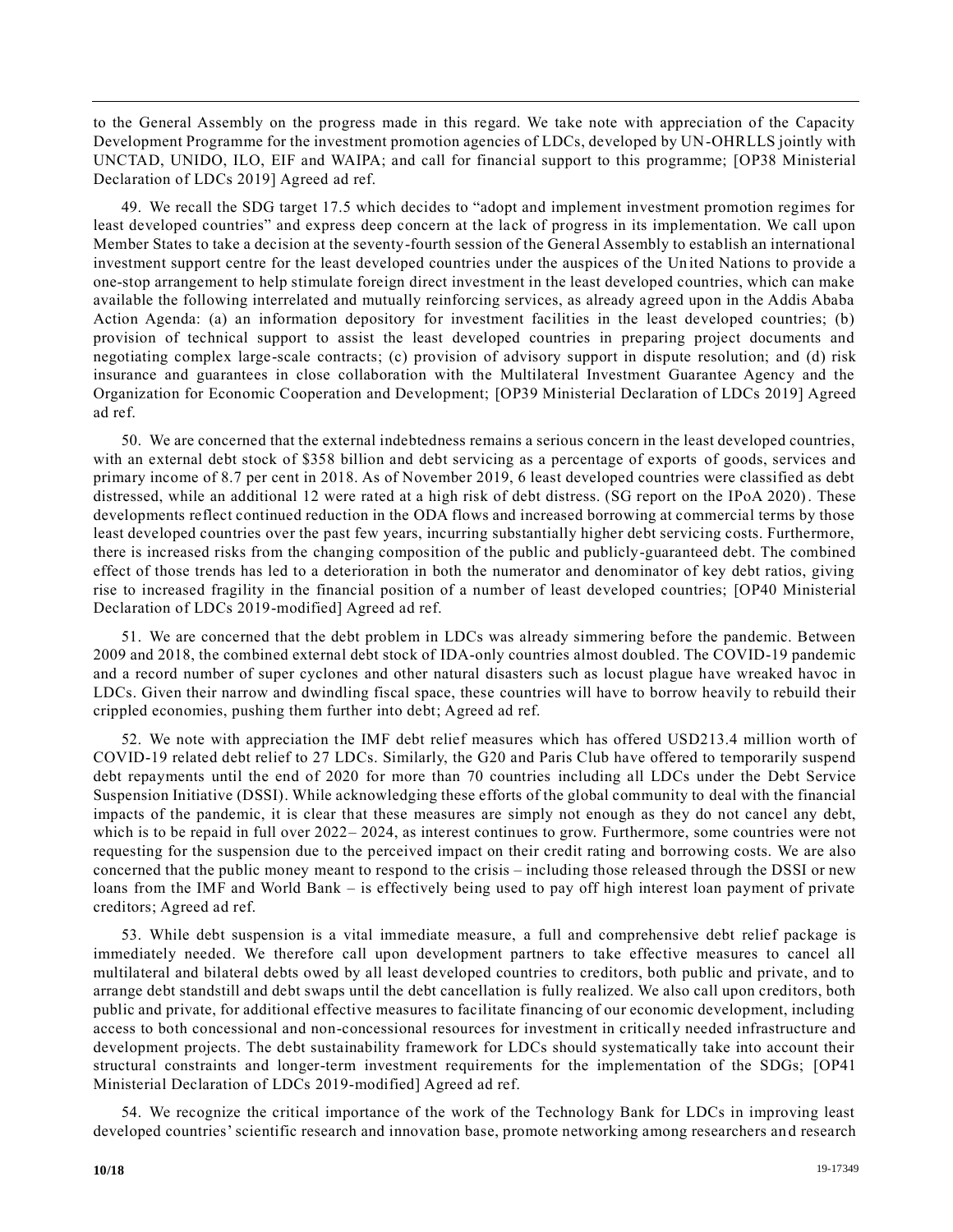institutions, help least developed countries access and utilize critical technologies, and draw together bilateral initiatives and support by multilateral institutions and the private sector, and to implement projects contributing to the use of STI for economic development in LDCs. We take note with appreciation of the contributions made to the Bank by the host country Turkey, Norway, Guinea, Bangladesh and India and call upon all members, especially donor countries and other development partners to make substantive contributions to the Bank for its effective functioning. We also call upon members States to raise awareness on the activities of the Technology Bank in their countries and to collaborate with the Technology Bank to ensure that technol ogy is used as a critical tool for development. We reiterate our call to the Secretary General to continue his efforts to support the Technology Bank especially in getting donor countries and other development partners to provide financial and in -kind assistance for the activities of the Technology Bank; [OP42 Ministerial Declaration of LDCs 2019] Agreed ad ref.

55. We are concerned that Biological hazards such as COVID-19, along with other hazards such as hurricanes, floods, earthquakes and wildfires, cause disasters and worsen poverty. Based on the latest reporting under the Sendai Framework monitoring process from 80 countries in 2018, 23,458 deaths and 2,164 persons missing were attributed to disasters. Least developed countries (LDCs) were disproportio nately affected by disasters in 2018. The 17 LDCs reporting disaster-related losses accounted for 14 per cent of the total population of the 80 countries reporting such losses, but over 29 per cent of the total reported deaths and missing persons attribute d to disasters. The economic impacts of disasters were also larger for LDCs, relative to the size of their economies. The 17 LDCs reporting economic losses made up 2 per cent of the GDP of all countries reporting such losses, but suffered 10 per cent of the total direct economic losses; (The Sustainable Development Goals Report 2020) Agreed ad ref.

56. We note with concern that the multilateral risk reduction strategies and mechanisms are proven insufficient for LDCs, as they are often inadequately funded, call for cumbersome administrative procedures and regulatory reforms and require complex and technical proposals to access various funds. The General Assembly in its resolution [72/231](https://undocs.org/en/A/RES/72/231) underlines the importance of improving the coordination and effectiveness of resilience -building initiatives for the least developed countries by leveraging existing measures at the national, regional and global levels to respond to various types of disasters and shocks, as elaborated in the report of the Secretary-General. We invite the Secretary-General, in his capacity as the Chair of the United Nations System Chief Executives Board for Coordination, to set up an inter-agency working group to carry out this mandate. We also reiterate our invitation to the General Assembly to decide on the establishment of a "comprehensive multi-stakeholder resilience-building mechanism for LDCs", leveraging the existing measures and initiatives. The mechanism would entail a number of measures to be established or revitalized at the national, regional and global levels to respond to various types of disasters and shocks as elaborated in the report of the Secretary-General; [OP43 Ministerial Declaration of LDCs 2019] Agreed ad ref.

57. We recall the goal in the Istanbul Programme of Action to enhance capacities in energy production, trade and distribution with the aim of ensuring access for all by 2030, as well as the targets established under SDG 7 on ensuring access to affordable, reliable, sustainable and modern energy for all. We note with concern that while the average global electrification rate reached 90 per cent in 2018, the average access to electricity across LDCs was 52 per cent. Furthermore, 84 per cent of the population in LDCs remain without access to clean fuels and technologies for cooking relies on biomass for cooking, underscoring the urgent need for improved access to clean and modern cooking energy. International public financial flows to developing countries in support of clean and renewable energy reached \$21.4 billion in 2017. This is 13 per cent more than in 2016 and double the level of 2010. While the progress is encouraging, only 12 per cent of these financial flows reached the least developed countries, which are the farthest behind in reaching Goal 7 targets. (The SDGs report 2020) We call upon all actors, including development partners, intergovernmental financial institutions, the private sector and civil society, to work together to ensure universal, seamless and affordable access to energy, especially renewable energy to LDCs, with the establishment of modern generation, transmission and distribution infrastructure. We also invite the UN Energy, to focus on the specific sustainable energy challenges of the least developed countries with game -changing programmes and multi-stakeholder partnerships tailored to meet the needs of LDCs; [OP44 Ministerial Declaration of LDCs 2019-modifed] Agreed ad ref.

58. We emphasize that in a globalized and interconnected world, information and communication technologies are key to allowing individuals and businesses to participate in the knowledge economy including e -health, eeducation, e-banking and e-governance. Affordable and easily accessible broadband connectivity is an important enabler of economic growth, social inclusion and environmental protection. We are concerned that only 19 per cent of households in the least developed countries was online in 201 9, displaying a very low level of penetration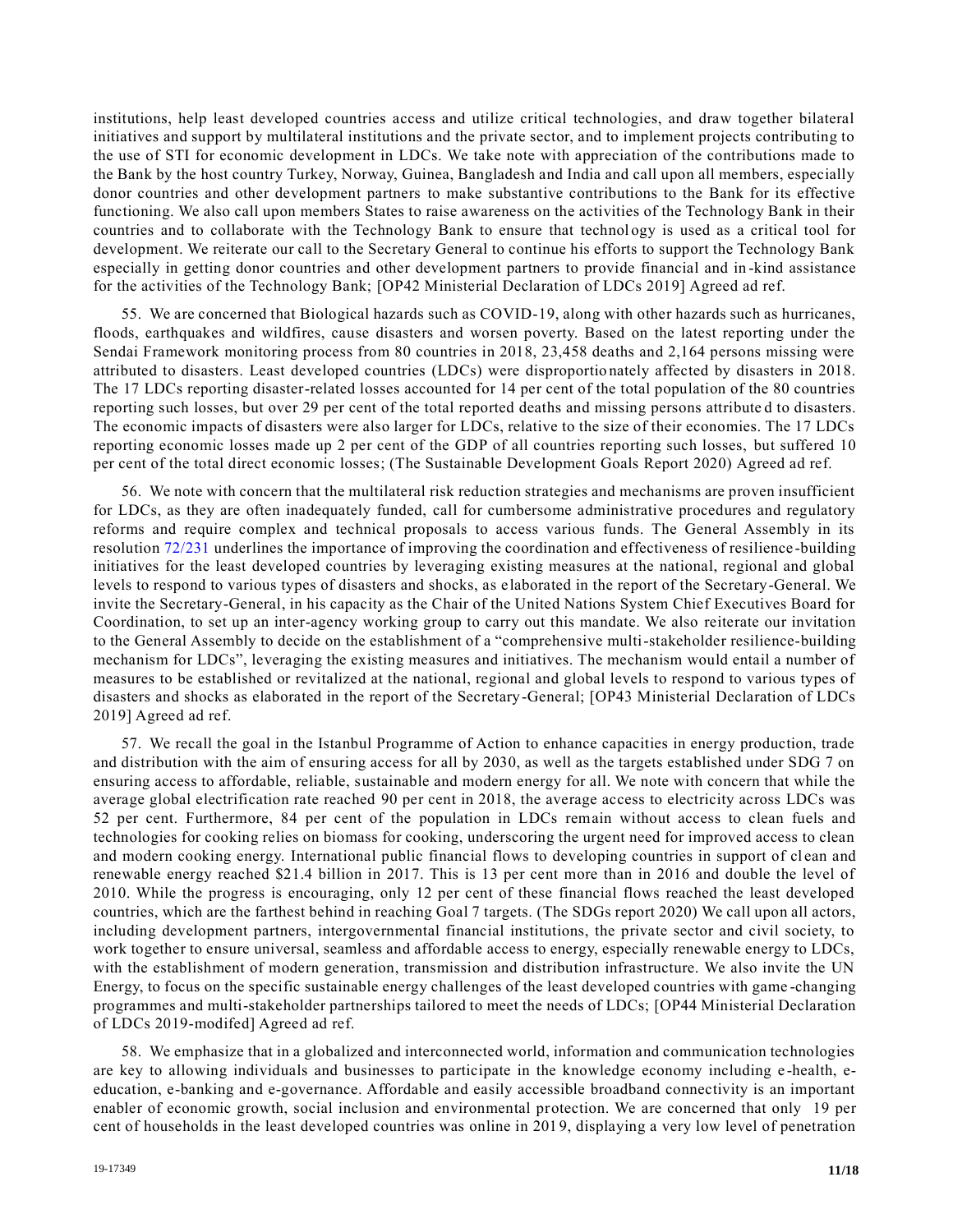compared to 87 per cent developed countries and 40 per cent in developing countries. <sup>19</sup> Globally, there were nearly 15 fixed broadband subscriptions for every 100 inhabitants in 2019, ranging from 33.6 in developed countries to only 11.2 in developing countries. In least developed countries, owing to the high cost and lack of infrastructure, there were nearly no fixed broadband connections. Key reasons for this large gap are the cost of using the Internet and the lack of necessary skills. (The SDGs report 2020) We call upon development partners to substantially scale up their support to infrastructure development and make available the financial resources and expertise to provide universal and affordable access to the Internet in least developed countries by 2020 in line with target 9.c of the SDGs. We take note of the empirical study undertaken by the OHRLLS and the International Telecommunication Union on the economic impact of broadband in LDCs, LLDCs and SIDS; [OP45 Ministerial Declaration of LDCs 2019-updated] Agreed ad ref.

59. We reaffirm that achieving gender equality, empowering all women and girls, and the full realization of the human rights of all people are essential to achieving sustained, inclusive and equitable economic growth and sustainable development. We reiterate the need for gender mainstreaming, including targeted actions and investments in the formulation and implementation of all financial, economic, environmental and social policies; [OP46 Ministerial Declaration of LDCs 2019] Agreed ad ref.

60. We underline that North-South, South-South and triangular cooperation is vital to the least developed countries, particularly in regard to technical assistance, sharing of best practices in terms of their development, especially in areas of productive capacity-building, infrastructure, energy, science and technology, trade, investment and transit transport cooperation, we call upon the countries of the South to further strengthen their support provided to the least developed countries in all these areas in a predictable manner along the lines of the outcome document of the Second High-Level United Nations Conference on South-South Cooperation; [OP47 Ministerial Declaration of LDCs 2019] Agreed ad ref.

61. We stress that the particular challenges faced by LDCs in conflict and post-conflict situations need to be recognized and that targeted support should be provided to them. Efforts to build peaceful, just and inclusive societies that provide equal access to justice and that are based on respect for human rights (including the right to development), on effective rule of law and good governance at all levels and on transparent, effective and accountable institutions are critical to the implementation the 2030 Agenda and the Istanbul Program of Action. We recognize that the international community must redouble its efforts to resolve or prevent conflict and to support post-conflict countries, including through ensuring that women have a role in peacebuilding and Statebuilding; Agreed ad ref.

62. We recall the ambitious goal of the Istanbul Programme of Action to enable half the number of least developed countries to meet the criteria for graduation by 2020 and commit to take the steps necessary to complete the graduation process. We take note of the recent progress in graduation, as elaborated in the ECOSOC resolution,<sup>20</sup> including recommendation of graduation of Bhutan, Solomon Islands and Sao Tome and Principe; and deferral of the consideration of the graduation of Tuvalu and Kiribati to no later than 2021. In this regard, we take note of the review of the criteria by the CDP and look forward to its implementation<sup>21</sup>; [OP48 Ministerial Declaration of LDCs 2019] Agreed ad ref.

63. We acknowledge that the graduation of a country symbolizes its irreversible long -term socioeconomic progress prevailing over the structural handicaps to its socioeconomic development. However, it also brings a lot of challenges in the form of losing the entire package of LDC-specific benefits and waivers from compliance with international obligations and commitments. We note with concern that in most cases, the grad uated countries still remain far below the benchmarks under most of the SDG indicators and continue to face insurmountable challenges and vulnerabilities to various shocks and crises; [OP49 Ministerial Declaration of LDCs 2019] Agreed ad ref.

64. We recognize that the coronavirus disease (COVID-19) severely affects the least developed countries, including those graduating from this category, and is likely to impact their sustainable development trajectories and we request the Committee for Development Policy (CDP) to undertake a comprehensive study, within existing resources, on the impact of COVID-19 on the least developed country category; and also request the Committee to closely monitor and incorporate fully into its triennial reviews the impact of the COVID-19 crisis on least

**\_\_\_\_\_\_\_\_\_\_\_\_\_\_\_\_\_\_** <sup>19</sup> [E/2017/66.](https://undocs.org/en/E/2017/66)

 $20$  [E/2018/L.22.](https://undocs.org/en/E/2018/L.22)

<sup>21</sup> <https://www.un.org/development/desa/dpad/wp-content/uploads/sites/45/CDP-2020-Criteria-review-outcome.pdf>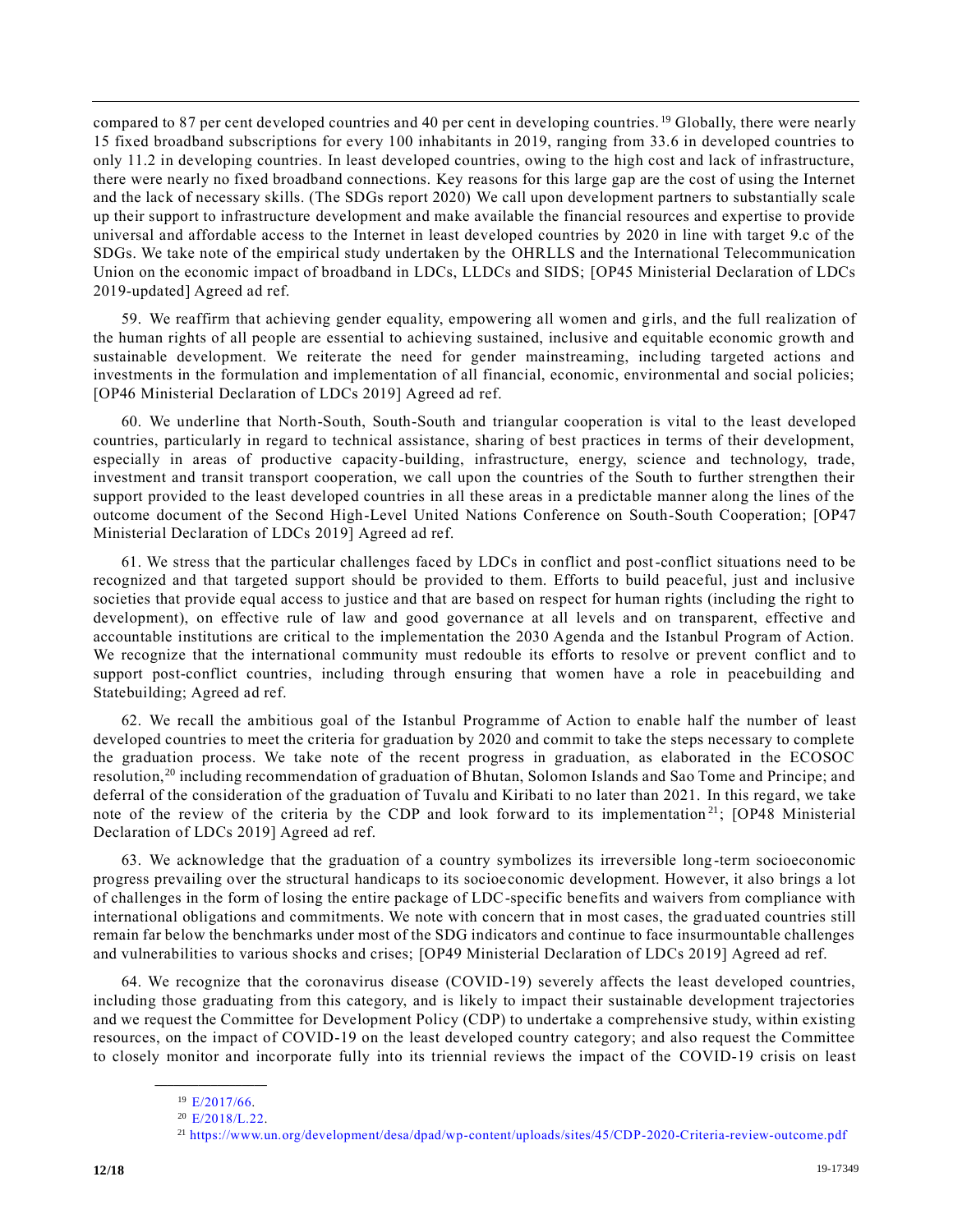developed countries and countries graduating from the category of least developed countries; [E/Res/2020/10] Agreed ad ref.

65. We note with appreciation that some development partners have extended some of the LDC-specific benefits to the graduated countries, taking into account the challenges they continue to face. However, most of these measures were taken on an ad-hoc rather than a systematic manner and benefits were granted by some partners rather than all. We reiterate that the existing processes related to graduation and smooth transition should be strengthened so that graduating and recently graduated countries do not face any disruption in their development trajectory, including challenges and uncertainties in achieving the SDGs; [OP50 Ministerial Declaration of LDCs 2019] Agreed ad ref.

66.We commend the Secretary-General for including the development of a package of incentives to further the development progress of graduating LDCs by the international development community as specific action in his Roadmap for Financing the 2030 Agenda for Sustainable Development 2019–2021 and call upon Member States to agree on such a package to ensure that the graduated countries continue to enjoy LDC-specific support in some critical areas of their economy for a certain period of time consistent with their development situations and needs. This can serve as a safeguard measure for the graduated countries to sustain their development path and not to relapse to the category of LDCs, thereby facilitating the achievement of the SGDs by 2030. This may include:  $2^2$ 

(a) Support to graduating countries in costing, mobilizing resources and monitoring the implementation of the Sustainable Development Goals, covering all 17 Goals.

(b) More in-depth analysis of the potential impacts of graduation and identification of additional support to address the challenges of graduation.

(c) Capacity-building support to enhance access to new sources of financing, including blended financing of domestic and international resources.

(d) Facilitating increased access to other means of financing, including private finance, green bond financing and GDP-indexed bonds. Credit ratings and risk management measures, including through the Multilateral Investment Guarantee Agency, could be helpful in this respect.

(e) Bringing together various stakeholders, including development and trading partners and the private sector to provide a platform for countries about to graduate to showcase progress and investment opportunities, for example an improved business environment and increased institutional capacity.

(f) Legal assistance to transition from the EU's Everything But Arms (EBA) Initiative to the enhanced Generalised Scheme of Preferences to mitigate abrupt loss of preferences as the GSP+ offers an additional preference (in some cases comparable with the EBA).

(g) A transitional services waiver arrangement: The LDC services waiver is a new mechanism made available to and yet barely utilised by the next wave of graduates. Given the importance of services to trade nowadays, as organised within global value chains (GVC), a particular transitional arrangement could be secured for forthcoming graduates from LDC status for this preference.

(h) Support measures available to least developed countries under the WTO shall be extended to graduated LDCs for a period of at least five years after the entry into force of a decision of the UN General Assembly to graduate. This should include:

i. All special and differential treatment measures and exemptions available to a least developed country under existing and future WTO Agreements, Understandings, Ministerial, General Council and other relevant Decisions;

ii. All LDC-specific technical assistance and capacity building programmes and facilities provided under the WTO system;

<sup>&</sup>lt;sup>22</sup> Transitioning from LDCs: Achieving Trade-Related Adjustment, Enhanced Diversification and Reduced Economic Vulnerability by Jodie Keane and Howard Haughton, The Commonwealth Secretariat and the SG's report on Report of the Secretary-General: Implementation, effectiveness and added value of smooth transition measures and graduation support [\(A/73/291\)](https://undocs.org/en/A/73/291).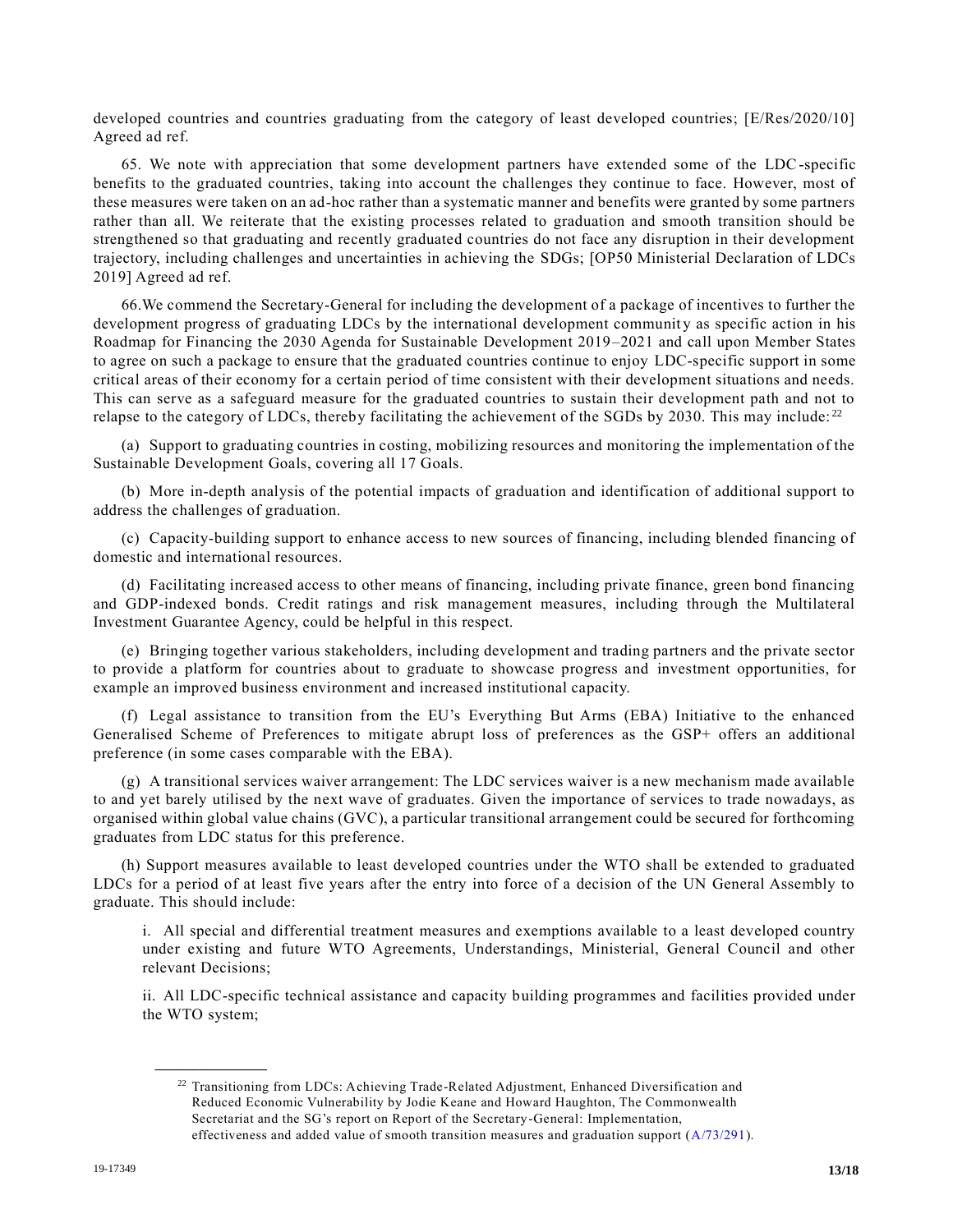iii. Any other relevant measure in favour of LDCs.

(i) Developed and developing countries granting unilateral trade preferences to least developed countries should establish procedures for extending and gradually phasing out their preferential market access scheme over a period a period of at least five years after the entry into force of a decision of the UN General Assembly to exclude a country from the least developed countries category.

(j) More targeted Aid for Trade support: To improve the effectiveness of Aid for Trade disbursements pre and post-graduation, the GVC approach towards assessment of needs for trade-related adjustment must be adopted. Investments in infrastructure can further reduce trade costs in view of heightened competition after graduation.

(k) Enhanced technical assistance to LDCs to build and strengthen their intellectual property rights systems would enable them to comply with obligations related to intellectual property after graduation. The implementation of the intellectual property regime should be an integral part of the national smooth transition strategy, taking into account national circumstances, and assistance in this regard should be extended to the grad uating country at an early stage; Agreed ad ref.

67. We recall paragraph 26 of General Assembly resolution [68/224,](https://undocs.org/en/A/RES/68/224) in which the Assembly requests all relevant organizations of the United Nations system, led by the Office of the High Representative for the Least Developed Countries, Landlocked Developing Countries and Small Island Developing States, to extend necessary support in a coordinated manner to the countries that have expressed their intention to reach the status of graduation by 2020 in preparing their graduation and transition strategy, and we invite the organizations of the United Nations system, led by the Office of the High Representative, to extend the necessary technical support to the countries aspiring to graduation in developing their graduation and smooth transition strategies. In this regard, we welcome the establishment of the Inter-Agency Task Force on graduation of LDCs (IATF), led by the OHRLLS, and invite it to continue its support to graduating and graduated countries, as and when requested. We call upon the development partners to provide support for the implementation of the graduation strategy with a view to enabling those countries to graduate from least developed country status. Likewise, we call for providing support for the implementation of the smooth transition strategy after graduation, taking into account each country's development situation, in order not to disrupt its efforts towards sustainable development; In this regard, we welcome the report of the Secretary-General on the Implementation, effectiveness and added value of smooth transition measures and graduation support;<sup>23</sup> [OP52 Ministerial Declaration of LDCs 2019] Agreed ad ref.

68. We recall the decisions made in the Midterm Review that the review of the graduation criteria by the Committee for Development Policy should be comprehensive, taking into account all aspects of the evolving international development context, including relevant agendas and take note of the work programme of the CDP, adopted at its nineteenth session, to undertake a review of the basic structure of the least developed country criteria and its application principles aiming to identify additional indicators that could significantly improve the least developed country identification, which would become effective in 2021.<sup>24</sup> We also recall our invitation to the CDP to provide significantly higher weightage to the environmental vulnerabilities, and in this regard, we take note of the outcome of the comprehensive review of the LDC criteria <sup>25</sup>; [OP53 Ministerial Declaration of LDCs 2019] Agreed ad ref.

69. We recognize that the United Nations development system is challenged to meet the growing demands for more varied assistance by doing more, quicker and better. We invite all organizations of the United Nations system and other multilateral organizations, including the World Bank Group and international and regional financial institutions, to contribute to the implementation of the Istanbul Programme of Action, including by implementing scaled-up programmes of financial and technical cooperation, to integrate it into their programmes of work, to participate fully in its review at the national, sub-regional, regional and global levels, and to include in their annual reports to the Executive Boards and to the Economic and Social Council the progress made in this regard, as mandated by the Council in paragraph 9 of its resolution [2013/46;](https://undocs.org/en/E/RES/2013/46) [OP54 Ministerial Declaration of LDCs 2019] Agreed ad ref.

**\_\_\_\_\_\_\_\_\_\_\_\_\_\_\_\_\_\_**  $^{23}$  [A/73/291.](https://undocs.org/en/A/73/291)

 $24$  [E/2017/33.](https://undocs.org/en/E/2017/33)

<sup>25</sup> https://www.un.org/development/desa/dpad/wp-content/uploads/sites/45/CDP-2020-Criteria-review-outcome.pdf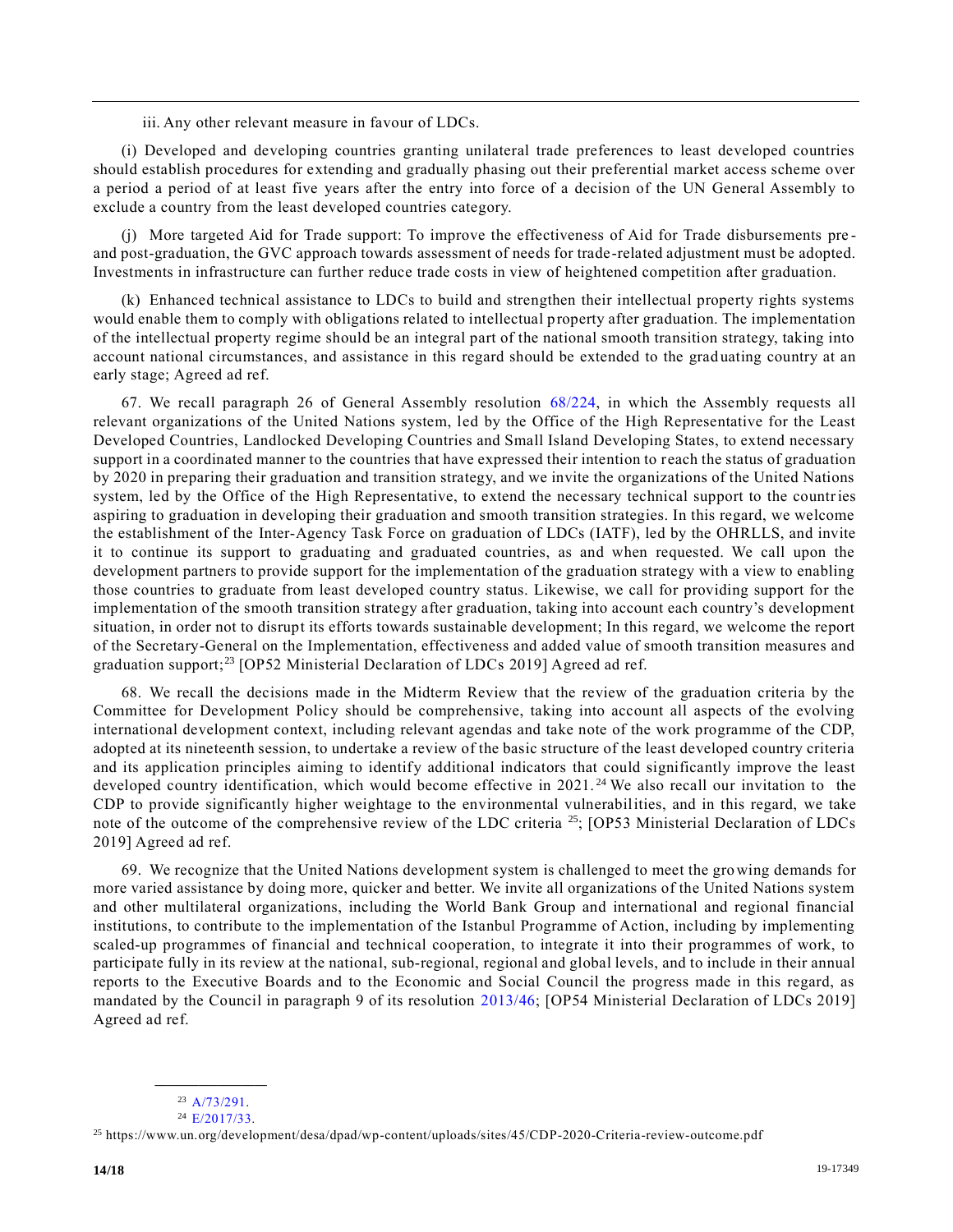70. We note that the share of expenditure for operational activities for development of the United Nations system in the least developed countries rose from 47.7% in 2017 to 48 per cent in 2018, while noting that this increase falls short of the 51 per cent contributed by the system in 2012. In this regard, urge the United Nations development system to continue to prioritize allocations to least developed countries including by allocating at least 75 per cent of their programme resources in least developed countries, <sup>26</sup> while reaffirming that the least developed countries, as the most vulnerable group of countries, need enhanced support to overcome structural challenges that they face in implementing the 2030 Agenda for Sustainable Development, and request the United Nations development system to provide assistance to graduating countries in the formulation and implementation of their national transition strategies and to consider country specific support for graduated countries for a fixed period of time and in a predictable manner; [OP55 Ministerial Declaration of LDCs 2019] Agreed ad ref.

71. We request the OHRLLS to extend necessary support to the least developed countries in the implementation and monitoring of the Addis Ababa Action Agenda and the 2030 Agenda for Sustainable Development through coordination with various United Nations entities, raising global awareness, mobilizi ng international support and resources in favour of the least developed countries, building multi-stakeholder partnerships and reaching out to all stakeholders, including by establishing partnerships with civil society and the private sector, to enhance support for the three groups of countries; [OP57 Ministerial Declaration of LDCs 2019] Agreed ad ref.

72. We recall paragraph 26 of General Assembly resolution [67/220,](https://undocs.org/en/A/RES/67/220) in which the Assembly invites the Secretary-General, in his capacity as Chair of the United Nations System Chief Executives Board for Coordination, to include implementation of the Istanbul Programme of Action as a standing item on the agenda of the Board, and we call upon the Board to continue to follow up on the implementation of the Programme of Action and to keep the Assembly informed on a regular basis; [OP58 Ministerial Declaration of LDCs 2019] Agreed ad ref.

73. We take note of the survey conducted by the CDP on reasons and consequences of the non-application of the least developed country category by United Nations development system entities and its findings that United Nations development system entities should not only recognize the least developed countries category, but also to consistently apply the least developed countries category by providing international support measures, and request the United Nations development system entities to adopt common guidelines in this regard. We also request international financial institutions, in particular the World Bank, the International Monetary Fund (IMF) and regional development banks, to consider the least developed country category in their procedures for allocating resources and to design policies that consider the special situation of the least developed countries;  $^{27}$  [OP60] Ministerial Declaration of LDCs 2019] Agreed ad ref.

74. We express deep concern that least developed countries are hugely underrepresented in the decision making processes of the global financial architecture. Forty-seven least developed countries, with 13 per cent of the global population, collectively enjoy only 3.27 per cent of the voting power of the International Monetary Fund and 3.78 per cent of the voting power of the International Bank for Reconstruction and Development. This needs to be addressed for the legitimacy and effectiveness of the global financial system. We recommit to broadening and strengthening the voice and participation of least developed countries in international economic decisi onmaking and norm-setting and global economic governance. We invite the Basel Committee on Banking Supervision and other main international regulatory standard-setting bodies to continue efforts to increase the voice of least developed countries in norm-setting processes to ensure that their concerns are taken into consideration; [OP61 Ministerial Declaration of LDCs 2019] Agreed ad ref.

75. We welcome the resolutions of the General Assembly and the ECOSOC on the Fifth UN Conference on LDCs including its scope; duration; national and regional reviews; preparatory committee meetings and the contributions by the United Nations Development System and other international organizations including the World Bank Group and the IMF; [OP62 Ministerial Declaration of LDCs 2019] Agreed ad ref.

76. We want to see an evidence-based bottom-up approach in preparing for the Conference, in which national level experience, best practices and lessons learned in the implementation of the IPoA should serve as a key building-block for the next programme of action. The Conference should also address the new and emerging

<sup>&</sup>lt;sup>26</sup> Currently 74 per cent of core programme resources of the United Nations Development

Programme is allocated for work in least developed countries.

<sup>27</sup> [E/2017/33.](https://undocs.org/en/E/2017/33)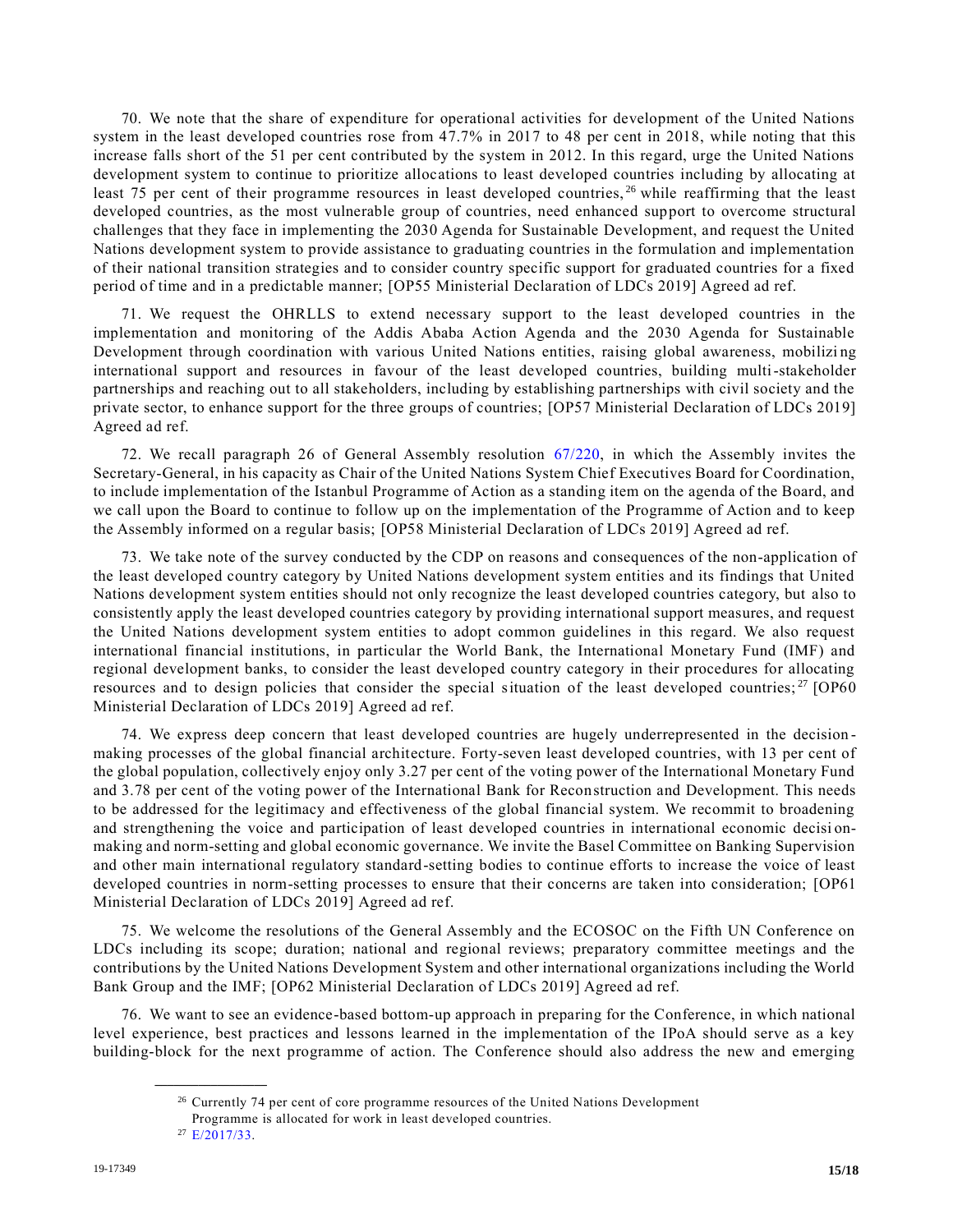challenges such as the devastating impacts of climate change, population dynamics and leverage the enormous potentials offered by the frontier technologies, which will accelerate the implementation of the 2030 Agenda in LDCs; [OP63 Ministerial Declaration of LDCs 2019] Agreed ad ref.

77. We request the Secretary-General to mobilize the international community including the UN system in favour of the Fifth UN Conference on LDCs and secure a large number of participants at the highest political level in the Conference to be held in Doha, Qatar in 2022; [OP64 Ministerial Declaration of LDCs 2019] Agreed ad ref.

78. We deeply appreciate the Government of Qatar for offering to host the Fifth United Nations Conference on the Least Developed Countries in Doha at the highest possible level, including Heads of State and Government, from 23-27 January 2022; [OP66 Ministerial Declaration of LDCs 2019-modified] Agreed ad ref.

79. We call upon Governments, intergovernmental and non-governmental organizations, major groups and other donors to contribute in a timely manner to the trust fund in support of activities undertaken by the Office of the High Representative to support the implementation, follow-up and monitoring of the Istanbul Programme of Action, the preparation of the Fifth United Nations Conference on LDCs, and the participation of the representatives from the least developed countries in the high-level political forum on sustainable development of the Economic and Social Council as well as in other relevant forums and the Fifth UN Conference on LDCs and its preparatory processes; [OP67 Ministerial Declaration of LDCs 2019] Agreed ad ref.

80. We underline the need for ensuring sustainable funding for the Resident Coordinator system recognizing this as the centrepiece of the reform efforts, the RC system's funding arrangements must be adequate and sustainable. The full budget of the Resident Coordinator system will need to be capitalized to ensure the capacities, resources and continuity required for the reinvigorated system to live up to its promise ; Agreed ad ref.

81. We express our concern that majority of UNDS entities have seen an erosion of core funding with only 21 per cent of contributions to the United Nations development system in 2018 were in the form of core contributions, continuing the imbalance between core and non-core funding. Core funding has been indispensable in allowing the UNDS to repurpose in response to the pandemic. We underline the importance of significantly increasing the core and other flexible forms of funding and of broadening the donor base; Agreed ad ref.

82. The scale and pace of the progress needed to achieve the Goals by 2030 will simply not be possible without robust partnerships. The 2016 Quadrennial Comprehensive Policy Review (QCPR) highlighted the fact that one of the core functions of the United Nations system was to assist Governments in leveraging partnerships. UNDS must scale up its capacities to help Governments leverage partnerships for achieving the Goals; Agreed ad ref.

83. We urge the Secretary-General to ensure that the pool of resident coordinator candidates is sufficiently diverse in terms of gender, geography and skill sets. LDCs should be sufficiently represented in the pool; Agreed ad ref.

84. We recognize that of the \$26.5 billion of total country-level expenditures for United Nations operational activities for development in 2018, \$12.6 billion, or 48 per cent, were spent in least developed countries. That is a slight increase from 46 per cent in 2016. We however, express our concern that a higher share (51 per cent) of humanitarian expenditures was recorded in least developed countries, while 44 per cent of all expenditures on development activities were in such countries; (OP 81 A/75/79/Add.1 E/2020/55/Add.1) Agreed ad ref.

85. We welcome the decision to establish a multi-country office in the North Pacific [OP166 A/75/79 E/2020/55]. We call for additional and better support by multi-country offices that is more tailored to meet their needs with respect to the implementation of the Samoa Pathway, IPoA and the achievement of the ambitions of the 2030 Agenda. This should include increasing physical presence, policy resources, financial and technical resources, facilitating deeper engagement in global and regional intergovernmental forums, strengthening data capacities and enhancing access to financing for sustainable development and South-South and triangular cooperation; [Based on OP140 A/75/79 E/2020/55] Agreed ad ref.

86. We take note of decisions 2012/1 of 3 February 2012 and 2012/28 of 10 September 2012 of the Executive Board of the United Nations Development Programme, in which the Executive Board reiterated the allocation to least developed countries of a minimum of 60 per cent of its target for resource assignment from the core (TRAC-1) resources, and the UNICEF Executive Board Decision 2016/11 of 16 September 2016 reiterating that LDCs must receive at least 60 per cent of its regular resources, and invites the governing bodie s of other all organizations of the United Nations development system and other multilateral organizations to prioritize allocations to least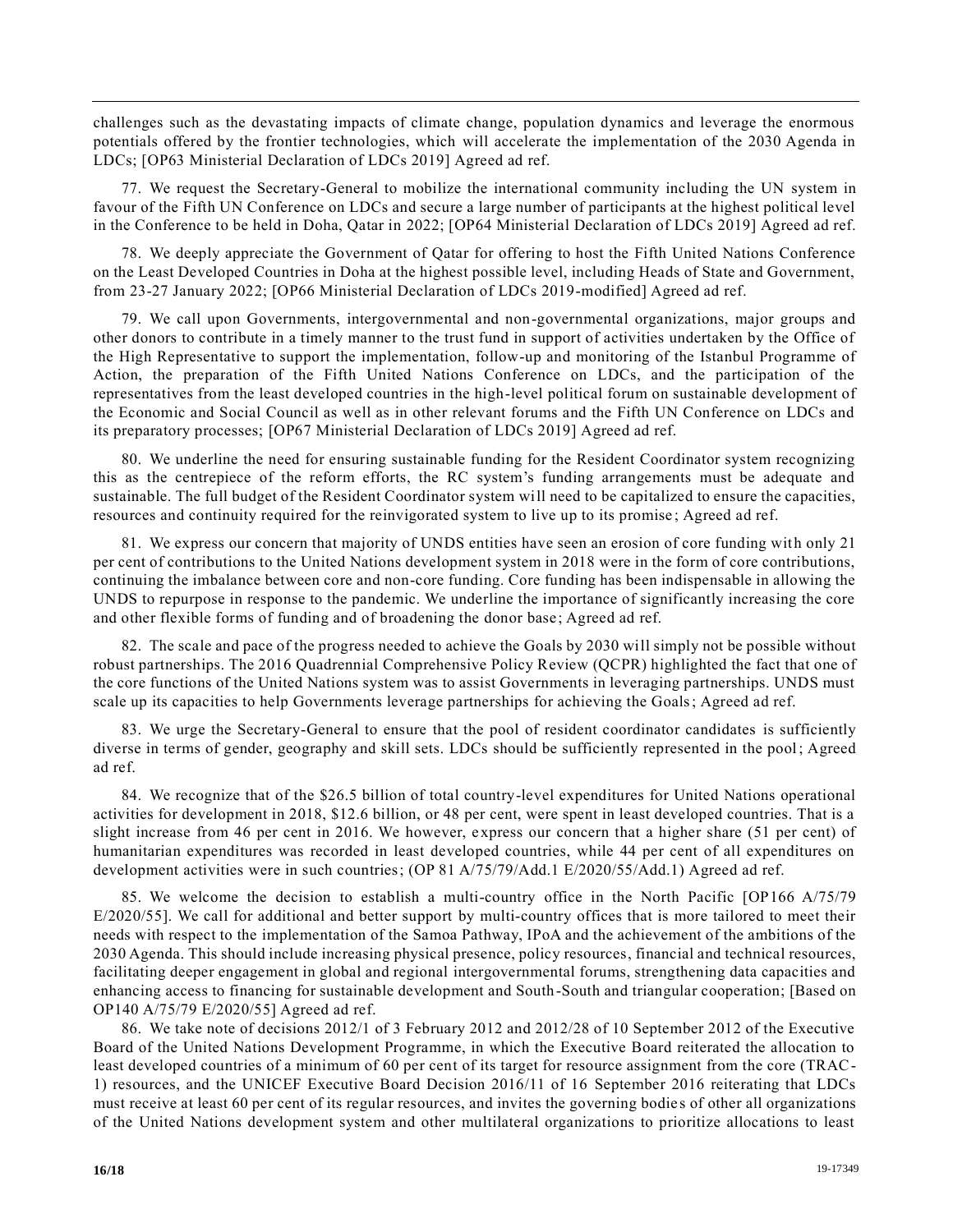developed countries with at least 75 per cent of their resources going to LDCs. Invites also the UNDS to double the share of its resources to LDCs in next five years. [Based on A/RES/68/224, 14] Agreed ad ref.

87. We recognize that the COVID-19 is a stress-test for the UNDS to demonstrate that the repositioning efforts are enabling a more coherent and better coordinated, whole-of-system UN response at country level. Accelerating efforts to achieve the sustainable development goals is more critical than ever in leading an effective post -COVID recovery, while ensuring that no one is left behind. The UNDS should farther sharpen its offer on critical priorities for Governments, such as poverty eradication, universal health coverage and addressing the multiple deprivations in people's lives, climate change, sustainable economic growth and strengthening national capacities; Agreed ad ref.

88. We emphasize that during the Decade of Action, the implementation efforts of the 2030 Agenda should be redoubled in order to build back better, and the role of Resident Coordinators (RCs) and United Nations country teams (UNCTs) in supporting LDCs to tackle COVID-19 is of utmost importance. UN should play the lead role in the fight against COVID-19. We also emphasize the imperative to uphold multilateralism, strengthen international solidarity, safeguard world peace, prevent economic recession, and help LDCs cope with the challenges of COVID-19; Agreed ad ref.

89. We stress the urgency for the United Nations development system to develop common guidelines to ensure that least developed countries are prioritized in all programming and bu dgeting. We thank the SG for its request to the Office of the High Representative for the Least Developed Countries, Landlocked Developing Countries and Small Island Developing States and the inter-agency task force to develop the above-mentioned common guidance; Agreed ad ref.

90. We underline that all United Nations development system members should ensure that graduation-related capacity development activities are coordinated and demand-driven, and to encourage an ambitious and flexible approach to help Governments to mitigate the impact of graduation. (based on OP 84 A/75/79 E/2020/55) In this regard, we thank UN-OHRLLS for leading the Inter-Agency Task Team on graduation of LDCs and look forward to its further coordinated and coherent support to graduating and graduated countries; Agreed ad ref.

91. We invite the governing bodies of the United Nations funds and programmes and other multilateral organizations, including the World Bank Group and international financial institutions, to contribute to the implementation of the Programme of Action for LDCs and to integrate it into their work programmes, as appropriate and in accordance with their respective mandates. Invites these organizations to participate fully in reviews of the Programme of Action at the national, subregional, regional and global levels; [ Based on IPoA 153] Agreed ad ref.

92. We welcome the declaration of the commemoration of the seventy-fifth anniversary of the United Nations and look forward to the successful holding of the commemoration event to be held on 21 September 2020 ; Agreed ad ref.

93. We are concerned that the UN is marking its 75th anniversary at a time when the world is passing a tumultuous time and plagued by growing inequality, poverty, hunger, climate change, pandemics and lacklustre global partnerships. People in different corners of the world are forced to make dangerous journeys in search of refuge and safety. The least developed countries are increasing falling behind. All this calls for greater action, not less; Agreed ad ref.

94. We recognize that the charter of the United Nations enjoined on us to ensure higher standards of living, full employment, and conditions of economic and social progress and development. At this historic moment of 75th anniversary, our biggest concern is that around one-tenth of the world's 7.8 billion people still live in extreme poverty, with more than half of them living in LDCs. COVID 19 is going to add at least another 100 million to this list. Business as usual approach is likely to leave 30 per cent of our population in extreme poverty even after 2030; Agreed ad ref.

95. We stress that extraordinary measures by all countries, including strengthened international cooperation, are needed to address this and related problems. We call for a marshal plan for LDCs to save them from a possible greatest humanitarian crisis posed by COVID-19, climate change and other new and emerging threats. The UN needs more firepower to support the least developed countries. This is fundamentally linked to this global body's legitimacy and effectiveness. This is also a litmus test for the multilateralism. This is also the time for the development partners to prove their solidarity and support to LDCs and other vulnerable countries. The governance